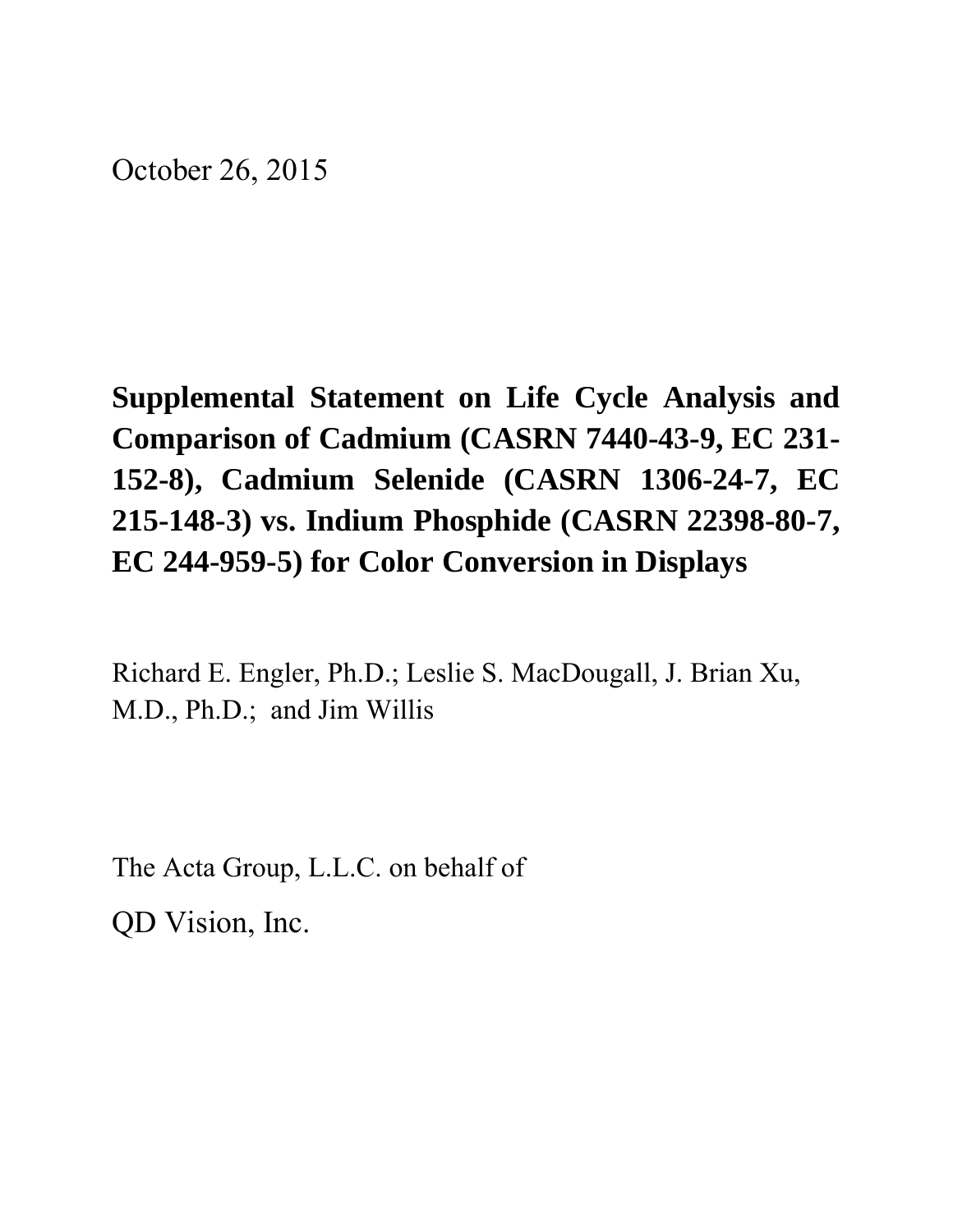# **Contents**

| $\mathbf{1}$   |       |  |                                                                           |  |
|----------------|-------|--|---------------------------------------------------------------------------|--|
| $\overline{2}$ |       |  |                                                                           |  |
|                | 2.1   |  |                                                                           |  |
|                | 2.2   |  |                                                                           |  |
|                | 2.2.1 |  |                                                                           |  |
|                | 2.2.2 |  |                                                                           |  |
|                | 2.2.3 |  |                                                                           |  |
|                | 2.2.4 |  | Summary of Toxicology Comparison of Cadmium, Cadmium Selenide, and Indium |  |
|                | 2.2.5 |  |                                                                           |  |
| 3              |       |  |                                                                           |  |
|                | 3.1   |  |                                                                           |  |
|                | 3.2   |  |                                                                           |  |
|                | 3.3   |  |                                                                           |  |
|                | 3.3.1 |  |                                                                           |  |
|                | 3.3.2 |  |                                                                           |  |
|                | 3.4   |  |                                                                           |  |
| $\overline{4}$ |       |  |                                                                           |  |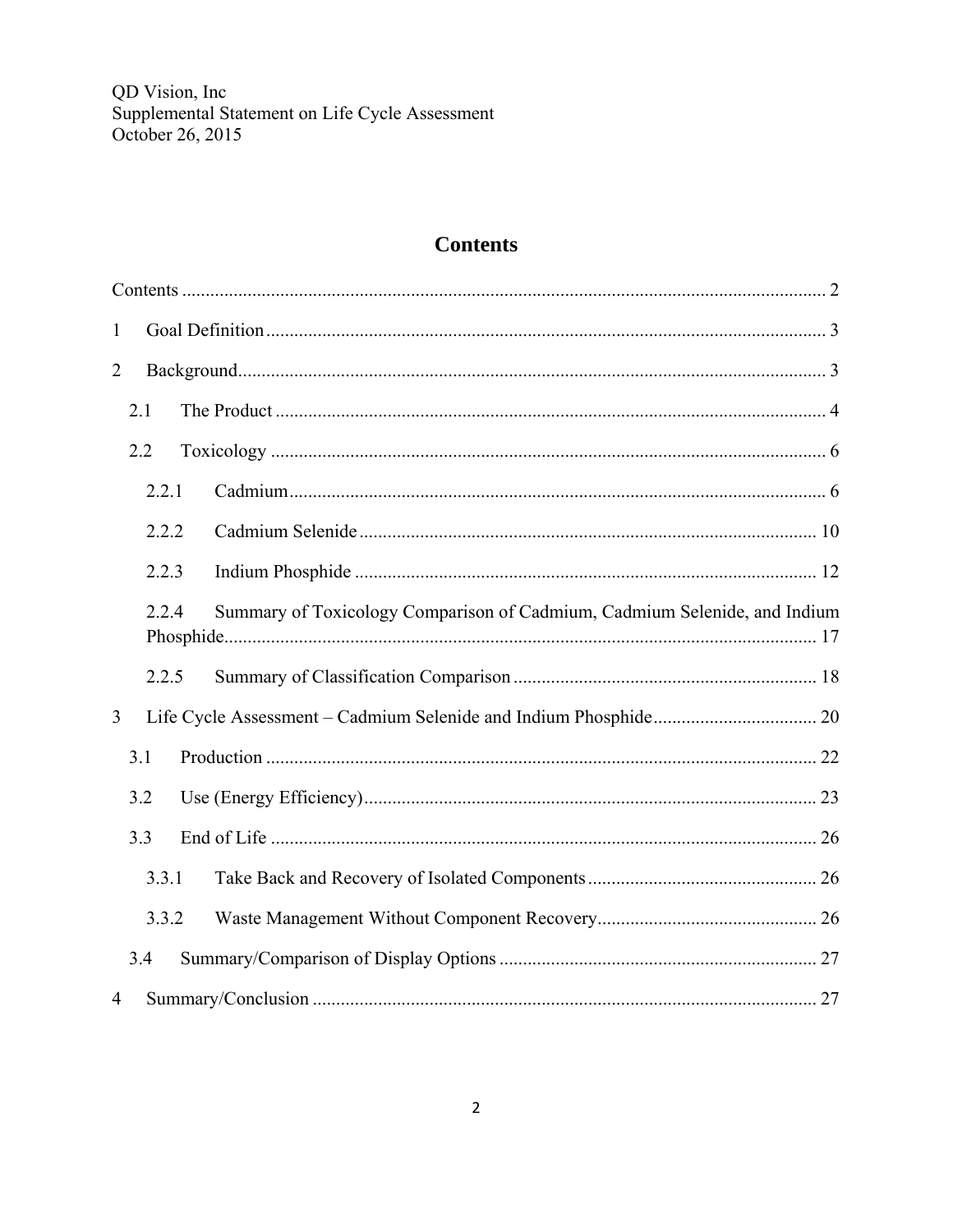### **1 Goal Definition**

This is an expert statement intended to update and supplement the previously submitted *Expert statement on LCA of Cd vs. non-Cd options for colour conversion in displays and lighting systems* by Linnunmaa, dated December 20, 2012 (Linnunmaa report). This document will supplement that prior Life Cycle Assessment (LCA) by providing additional information on cadmium selenide (CdSe) (Chemical Abstracts Service Registry Number (CASRN) 1306-24-7, EC 215-148-3), the substance that forms the basis of quantum dots (QD) produced by QD Vision, Inc. (QDV), and comparing these data with cadmium (Cd) (CASRN 7440-43-9, EC 231- 152-8) and indium phosphide (InP) (CASRN 22398-80-7, EC 244-959-5) in display units. InP is included in this document because it is the only QD alternative to CdSe known to be currently on the market in displays or TVs. The assessment is based on available information in the public literature and information gathered by QDV and/or its consultants to include: a compare and contrast of the toxicology, potential exposure, QD product description, use, end of life (waste management), color performance differences, and cost implications including energy consumption advantages. Wherever possible, this document attempts to align with the principles of the "ILCD Handbook. Recommendations for Life Cycle Impact Assessment in the European Context" published by the Joint Research Centre.<sup>1</sup>

This statement is provided in support of an application by QDV for renewal of Exemption 39 under Directive 2011/65/EU (RoHS II – Restriction of Hazardous Substances), restricting the use of certain hazardous substances, including Cd, in electric and electronic equipment.

### **2 Background**

QDV manufactures CdSe QDs. These are incorporated into optic devices. Manufacture of the QDs and optic devices takes place outside of the European Union (EU) and is not expected to relocate to the EU. Once the optic devices are manufactured, there is no potential for exposure to CdSe QDs under normal use, so even if displays were assembled in the EU, there would not be exposure or concomitant risk to workers, consumers, or the environment. The vast majority

 1 European Commission‐Joint Research Centre (2011): Institute for Environment and Sustainability: International Reference Life Cycle Data System (ILCD) Handbook ‐ Recommendations for Life Cycle Impact Assessment in the European context. First edition, November 2011. EUR 24571 EN. http://eplca.jrc.ec.europa.eu/uploads/ILCD‐Recommendation‐of‐methods‐for‐LCIA‐def.pdf.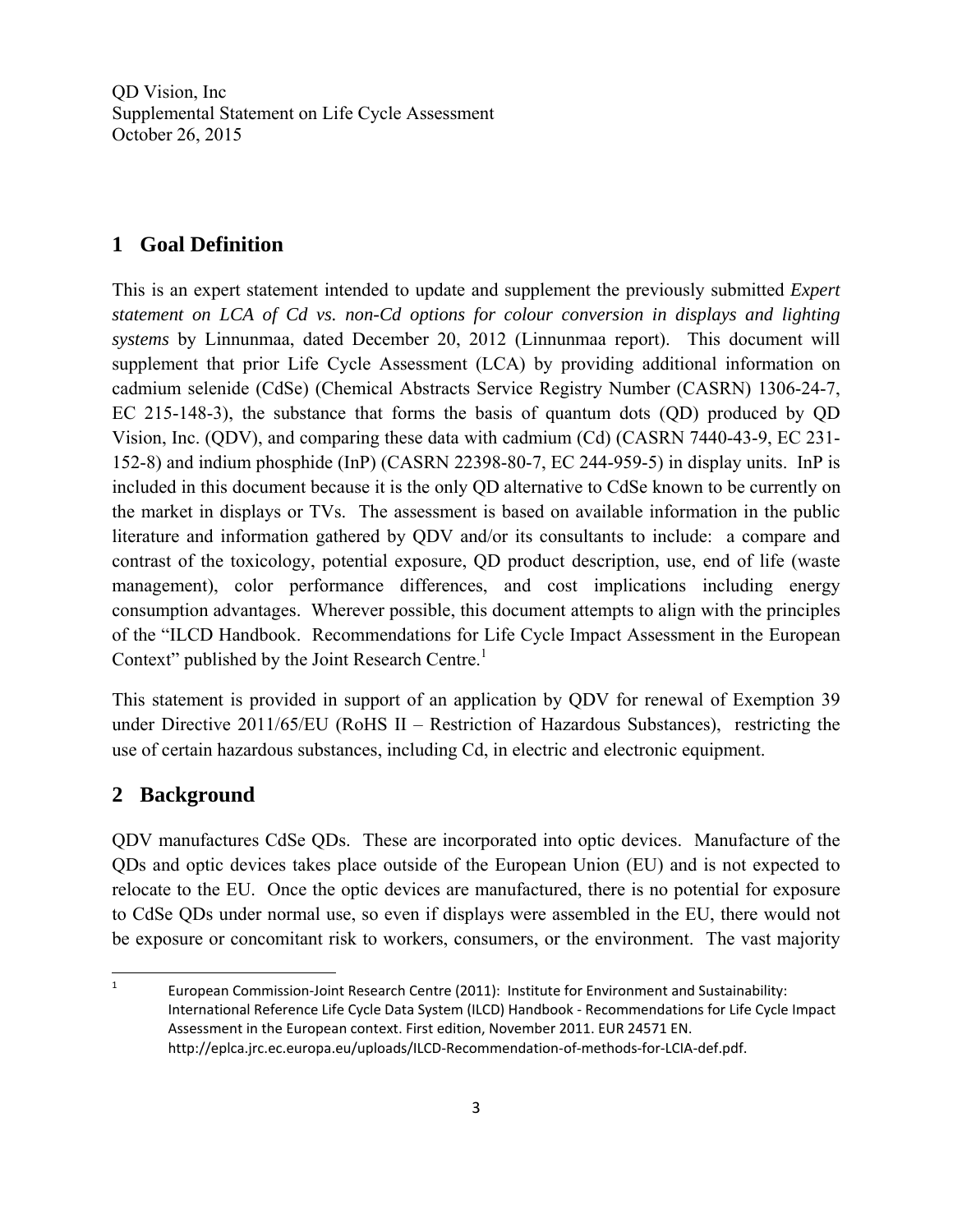of displays and TVs are assembled outside of the EU. Displays, including computer monitors and TVs using QDV's CdSe QDs are currently on the market in the EU. As such, the assessment of the impacts of CdSe QDs in the EU is limited to the use and disposal of displays and TVs under normal use.

## **2.1 The Product**

QDV produces an optical component of a light-emitting diode (LED) lighting system used in liquid crystal displays (LCD) and TVs. In general, LCDs use a light source of one color in concert with other material to "down-convert" that source color into the broad spectrum necessary for accurate and appealing color performance in displays. Prior to the advent of LED/LCD technologies, LCD devices were lit by mercury-containing compact fluorescent (CFL) bulbs and used inorganic phosphors to down-convert the fluorescent light into the broader spectrum of colors for display. LEDs are solid state and more durable than mercury-containing CFL-type bulbs that routinely break from shock to the display or during disassembly. Use of LEDs enables a more efficient light source while eliminating the potential for the bulb to break and release mercury.

LEDs also provide an opportunity for better color-converting materials. In particular, the light from blue LEDs can be down-converted into the other necessary colors; the challenge is to convert the source light with high efficiency and excellent control of the color.

QDs have proven to be very effective down-converting materials. QDs are extremely small spheres of an inorganic material, often contained within a shell of another inorganic material, with an additional surface coating, or ligand.

The core and shell provide the critical down-conversion properties both in terms of energy efficiency and color. The ligand allows the core/shell structure to be dispersed in another medium. By adjusting the ligand, QDs can be made more or less biocompatible, *e.g*., in medical applications, surface coatings are used to make QDs more biocompatible.

In QDV's optic component, the core/shell QD structure is coated with a ligand that allows the inorganic QDs to be dispersed in organic, high molecular-weight polymers. Once dispersed, the QDs cannot be mechanically isolated from the polymer -- separation requires chemical destruction of the polymer -- therefore the QD-polymer matrix meets the definition of a "homogenous material" according to the Restriction of Hazardous Substances (RoHS). The homogeneous material is then hermetically sealed in glass to form an optic device. The optic device is incorporated into the display unit along with the LED light source and other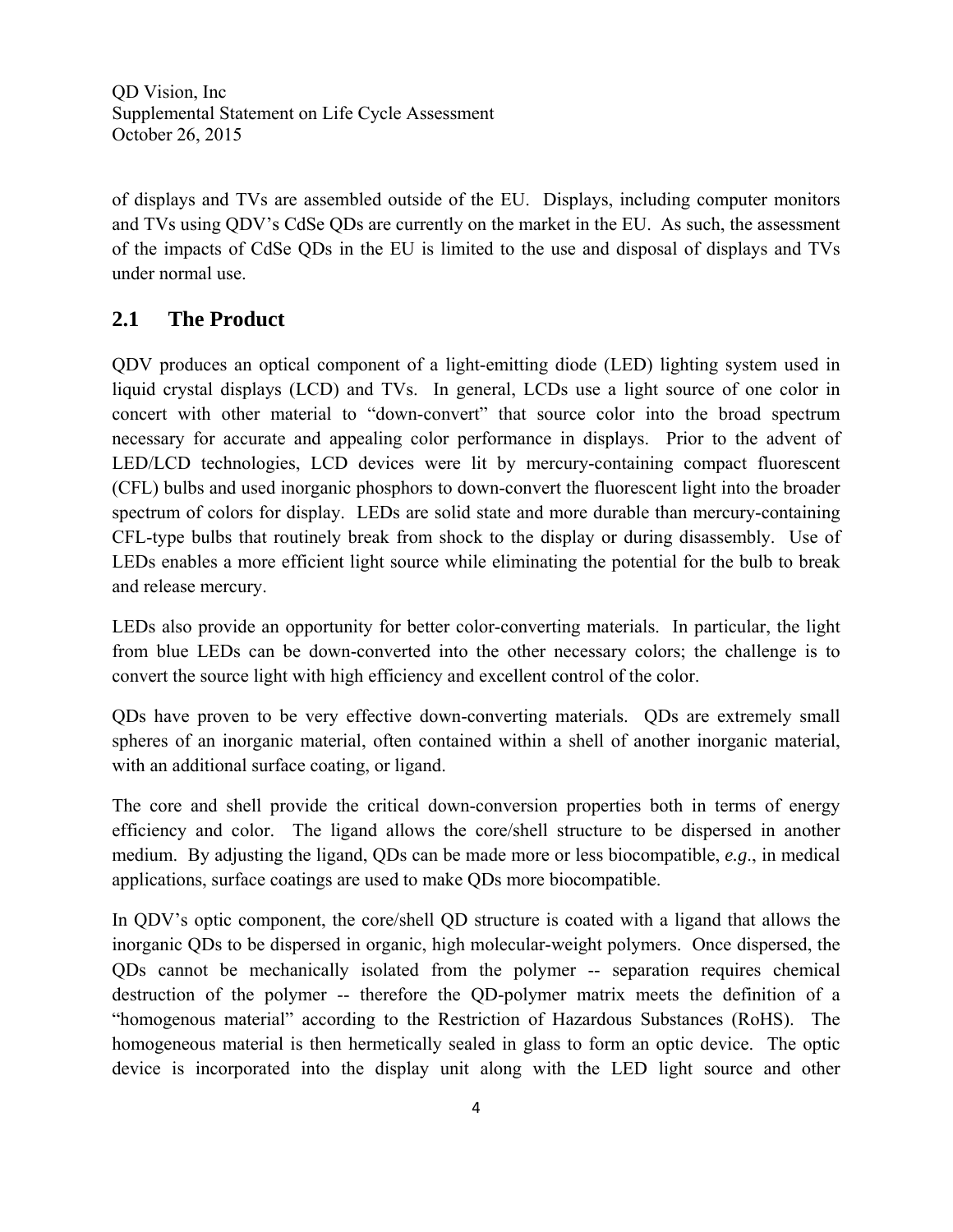components. The QD-polymer matrix and glass encapsulation ensures even distribution of the QDs in the optic, protects the QD from environmental degradation from oxygen, heat, or humidity, and prevents releases of, or exposures to, the QD material.



Figure 1: Schematic representation of core-shell-ligand quantum dot.

QDV produces QDs that are the most efficient down-converting materials available on the market in terms of energy efficiency, stability, and broad-spectrum color performance. After extensive research and testing, including work with alternative semiconductor materials such as indium, QDV concluded that the maximum benefit, both in terms of energy efficiency and broad-spectrum color performance, can only be achieved using a CdSe core with a cadmium zinc sulfide shell and a lipophilic surface modifier (ligand); together, these form a CdSe QD. The color performance is controlled by varying the size of the CdSe QD by taking advantage of the quantum effects that are present in materials with a very small size.

It is critical to note that the core/shell/ligand CdSe QDs have properties that are distinct from CdSe as well as Cd or other Cd-containing compounds. Furthermore, the CdSe QDs are not released from the optic except at end-of-life during recycling or recovery, or during improper disposal, such as incineration.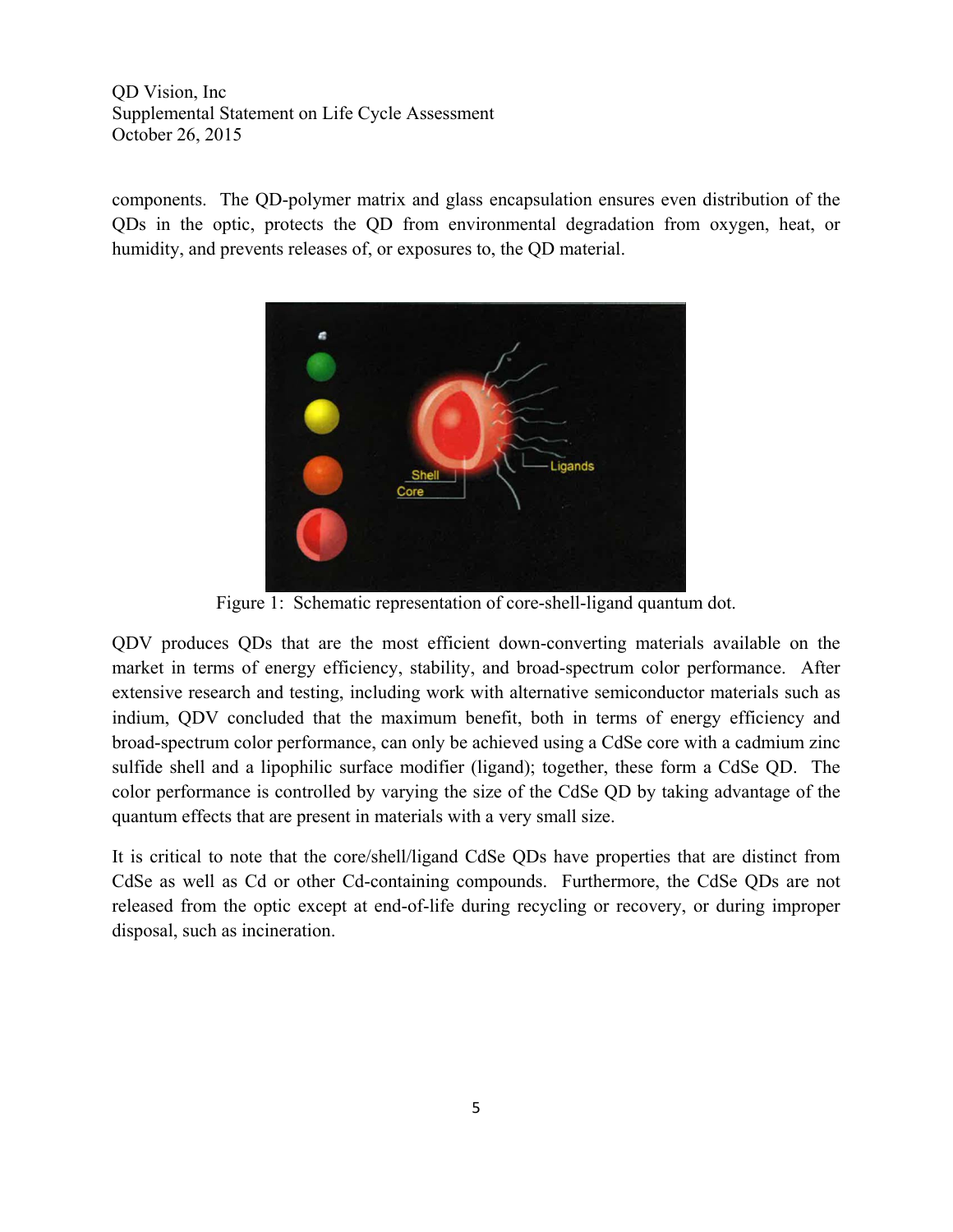### **2.2 Toxicology**

#### **2.2.1 Cadmium**

Information on Cd was provided in the prior LCA document.<sup>2</sup> Data on Cd in this section are presented to facilitate comparison with CdSe and InP.

#### **2.2.1.1 Physicochemical Properties**

Elemental Cd (CASRN 7440-43-9, EC 231-152-8) is a transition metal with atomic number 48 and occurs in the 0 and  $+2$  oxidation states. It is soluble in acid but insoluble in water. Because it readily reacts with other elements, Cd is rarely found in its elemental form but rather coupled with other elements in compounds such as cadmium oxide (CdO), cadmium chloride (CdCl<sub>2</sub>) and cadmium sulfate  $(CdSO<sub>4</sub>)$ <sup>3</sup> Table 1 summarizes differences in solubility between Cd and several Cd compounds.

| Ranking<br>of Water<br><b>Solubility</b> | <b>Name</b>  | <b>CASRN</b> | <b>Formula</b>    | Soluble                            | Insoluble                  |
|------------------------------------------|--------------|--------------|-------------------|------------------------------------|----------------------------|
| Very                                     | Cd sulfate   | 10124-36-4   | CdSO <sub>A</sub> | Water $(540 g/L)$                  | Alcohol, acetate, $NH3$    |
| soluble                                  | Cd chloride  | 10108-64-2   | CdCl <sub>2</sub> | Water (470 g/L), acetone           | Ethanol                    |
| Slightly                                 | Cd carbonate | 515-78-0     | CdCO <sub>3</sub> | Acids, NH <sub>4</sub> salts, KOCN | Water (3.2 mg/L), $NH3$    |
| soluble                                  | Cd           | 7440-43-9    | Cd                | Acids, $(NH4)(NO3)$                | Water $(2.3 \text{ mg/L})$ |
|                                          | Cd oxide     | 1306-19-0    | CdO               | Acids, $NH4$ salts, alkalies       | Water $(2.1 \text{ mg/L})$ |
| Insoluble                                | Cd sulfide   | 1306-23-6    | CdS               | Acids, $NH3$                       | Water (0.61 ng/L)          |

**Table 1: Cd and Certain Cd Compounds** 

<sup>2</sup> QD Vision, Inc./Linnunmaa (2012): Expert statement on LCA of Cd vs. non‐Cd options for colour conversion in displays and lighting systems. December 20, 2012. http://rohs.exemptions.oeko.info/fileadmin/user\_upload/RoHS\_IX/Request\_2013-2/A11\_Linnunmaa\_Expert\_Statement\_on\_LCA.pdf.

<sup>3</sup> U.S. Environmental Protection Agency (2012): Cadmium Fact Sheet (CAS No. 7440‐43‐9). http://www.epa.gov/osw/hazard/wastemin/minimize/factshts/cadmium.pdf. Accessed 10/26/2015.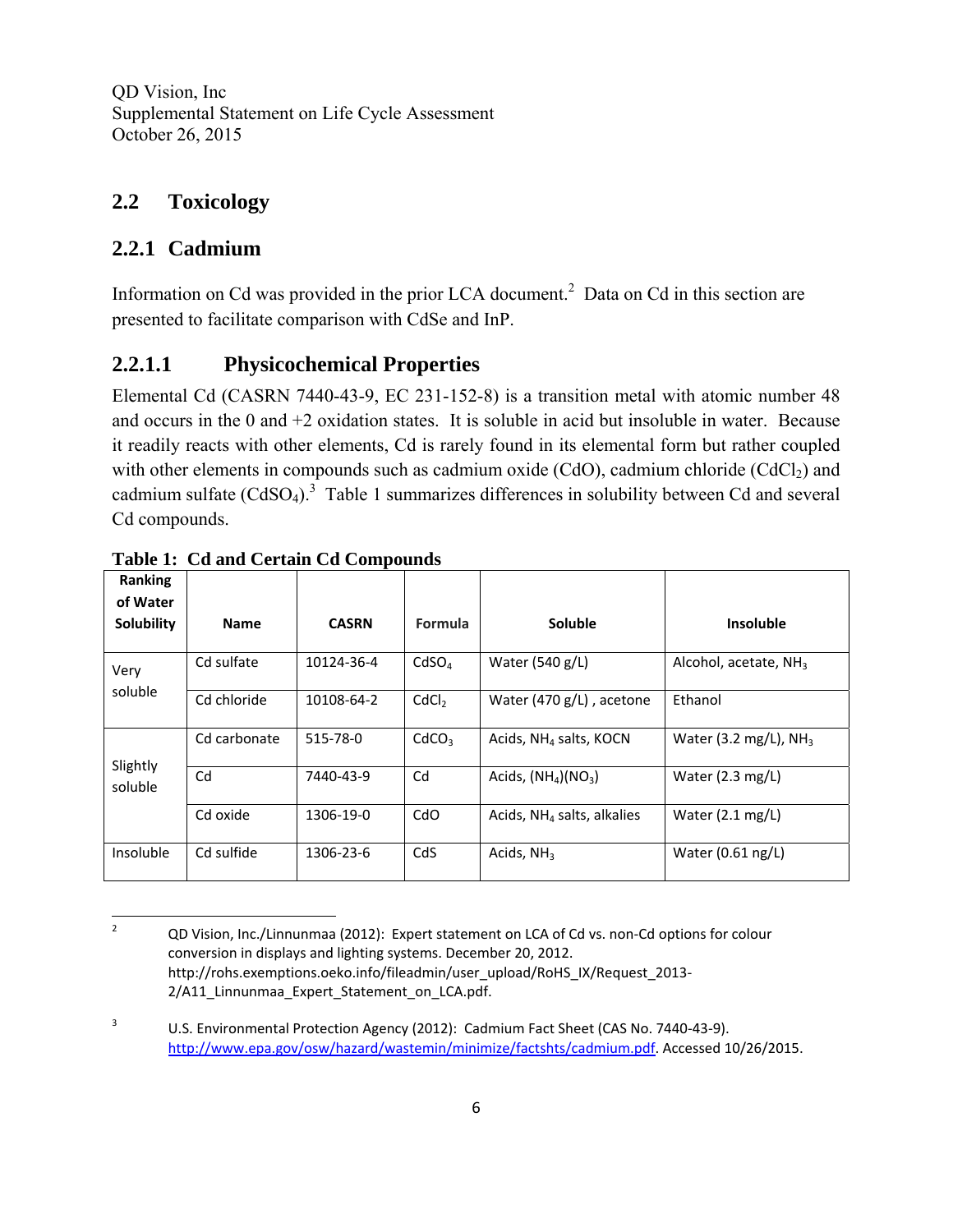| Ranking<br>of Water<br>Solubility | <b>Name</b>  | <b>CASRN</b> | Formula | Soluble   | <b>Insoluble</b> |
|-----------------------------------|--------------|--------------|---------|-----------|------------------|
|                                   | Cd telluride | 1306-25-8    | CdTe    | insoluble | Water (19 µg/L), |
|                                   | Cd selenide  | 1306-24-7    | CdSe    | insoluble | Water            |

## **2.2.1.2 Toxicokinetics**

Should exposure to Cd occur, ingestion and inhalation would be the primary routes of potential human absorption of Cd. Absorption of Cd via the dermal route is negligible. Differences in absorption and distribution lead to different effect levels. For inhalation exposure, particle size and solubility in biological fluids are the more important determinants of the toxicokinetics. For oral exposure, most experimental studies have used soluble Cd compounds, which exist as the Cd(II) ion regardless of the initial salt.

Cd compounds have varied absorption rates that relate to the availability of Cd(II) ions and route of exposure. Toxicity of Cd compounds is primarily related to availability and absorption of Cd(II) ions. Cd compounds, similar to other metals as supported in *US Environmental Protection Agency's Framework for the Risk Assessment of Metals and Metal Compounds,* vary in toxicity with the principle of the higher the water solubility, the higher the toxicity. CdO and CdCO<sub>3</sub> are slightly water soluble but soluble in acids and therefore, are expected to release significant amount of Cd(II) ions at gastric pHs, while CdSe and CdTe are practically insoluble, with water solubility in the low ppb (part per billion) range. Although the dissolution of insoluble Cd particles is enhanced both at acidic pH and under aerobic conditions due to their thermodynamic properties, the absorption of insoluble Cd compounds through lungs and gastrointestinal tract is very limited.

The absorption of insoluble Cd particles from the lungs is more effective than that from the gastrointestinal tract due to the aerobic condition and acidic condition of the alveolar microphage lysosome in the lung. The deposition of inhaled Cd particles in different regions of the respiratory tract depends on particle size. The retention kinetics of inhaled Cd particles depends on the deposition in the respiratory tract and *in vivo* (lung) solubility.<sup>4</sup> CdSe particles are

 4

 Oberdörster, G. (1992): Pulmonary deposition, clearance and effects of inhaled soluble and insoluble cadmium compounds. *IARC Sci Publ*, 118, 189‐204.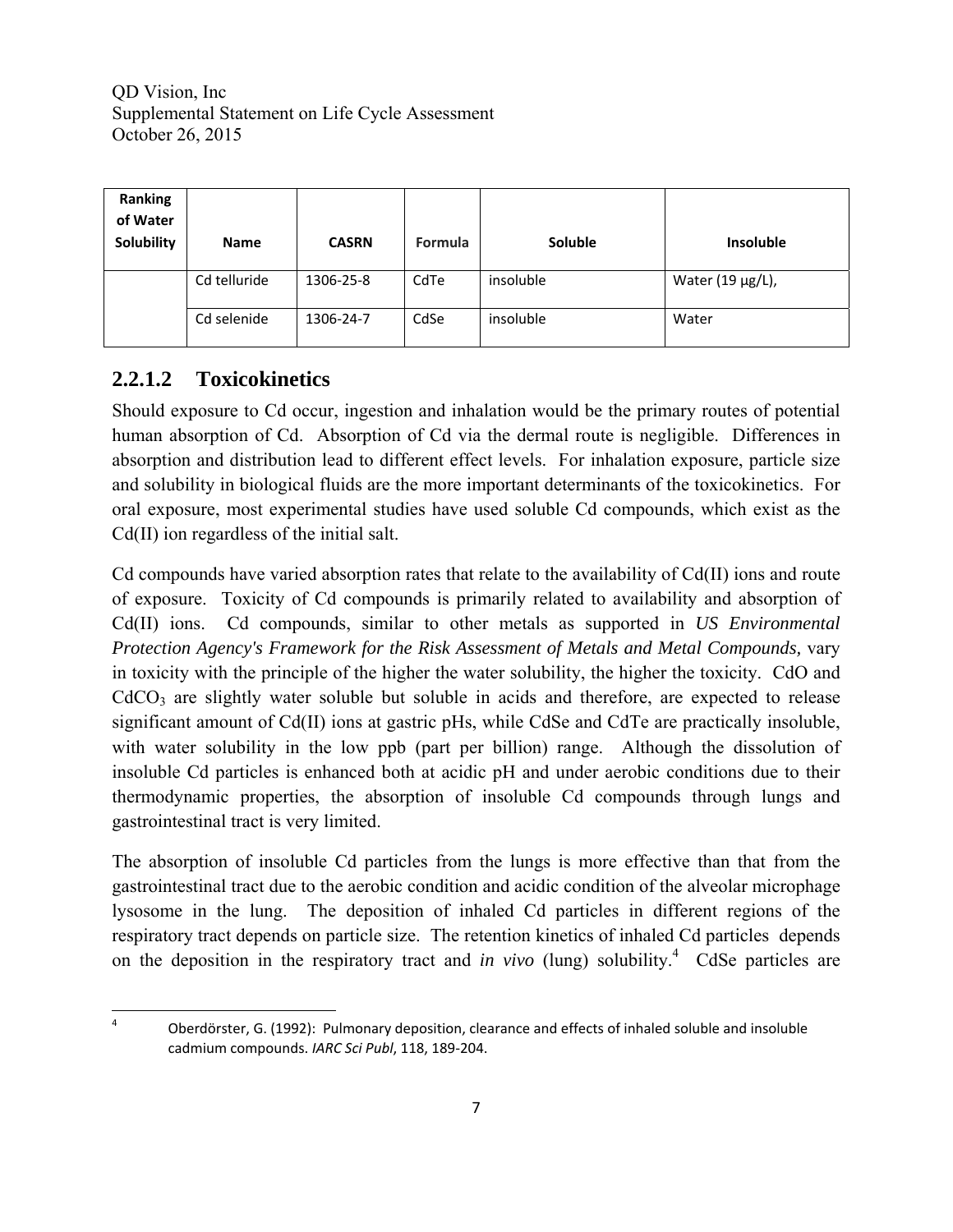insoluble in the lung and those deposited in the pulmonary region are cleared mainly via phagocytic uptake by alveolar macrophages.

Once absorbed Cd(II) ions are widely distributed in the body and are accumulative. Cd has a half-life of 20-30 years in humans due to its low rate of excretion with only 0.005-0.02% excreted in urine and feces each day.<sup>5</sup> Cd accumulates primarily in liver and kidneys with accumulation also in muscle and bone.

## **2.2.1.3 Toxicity**

Most available experimental animal studies are based on the well-characterized Cd compounds such as CdO, CdS, CdCO<sub>3</sub>, CdCl<sub>2</sub>, and CdSO<sub>4</sub>, where the toxicity is driven by the Cd(II) ions. In addition, there is a significant amount of data in the literature on observations of Cd exposure in humans.

Varied health effects are noted due to exposure to Cd(II) ions. Cd damages the lungs when inhaled. Acute high-dose or chronic exposures to Cd are associated with renal toxicity in humans once a critical body burden is reached. Cd(II) ions are genotoxic and carcinogenic,  $6,7$ An increased lung tumor rate was observed after inhalation exposure to  $CdCl<sub>2</sub> CdO$ ,  $CdSO<sub>4</sub>$ , or CdS aerosols in rats. Occupational cohort studies suggest that chronic exposure to Cd (primarily CdO) is strongly correlated with increased cancer incidence in the lung, prostate, and genitourinary system.8,9,10 Epidemiological studies suggest that intake of Cd in the form of Cd(II) ions through diet is associated with a higher risk of endometrial, breast, and prostate

<sup>5</sup> Agency for Toxic Substances and Disease Registry (ATSDR) (2012). Toxicological Profile for Cadmium. http://www.atsdr.cdc.gov/toxprofiles/tp5.pdf. Accessed October 26, 2015.

<sup>6</sup> Huff J., Lunn L.M., Waalkes M.P., Tomatis L., Infante P.F. (2007): Cadmium‐induced Cancers in Animals and in Humans. *Int J Occup Environ Health*, 13(2),202–212.

<sup>7</sup> Luevano J., Damodaran C. (2014): A Review of Molecular Events of Cadmium‐Induced Carcinogenesis. *J Environ Pathol Toxicol Oncol,* 33, 3, 183–194.

<sup>8</sup> Oberdörster, G. (1992): Pulmonary deposition, clearance and effects of inhaled soluble and insoluble cadmium compounds. *IARC Sci Publ*, 118, 189‐204.

<sup>9</sup> International Agency for Research on Cancer (IARC) (1993): Cadmium and cadmium compounds. *IARC Monogr Eval Carcinog Risks Hum*, 58, 119–237.

<sup>10</sup> International Agency for Research on Cancer (IARC) (2012): *IARC Monogr Eval Carcinog Risks Hum,* 100C, 121–145.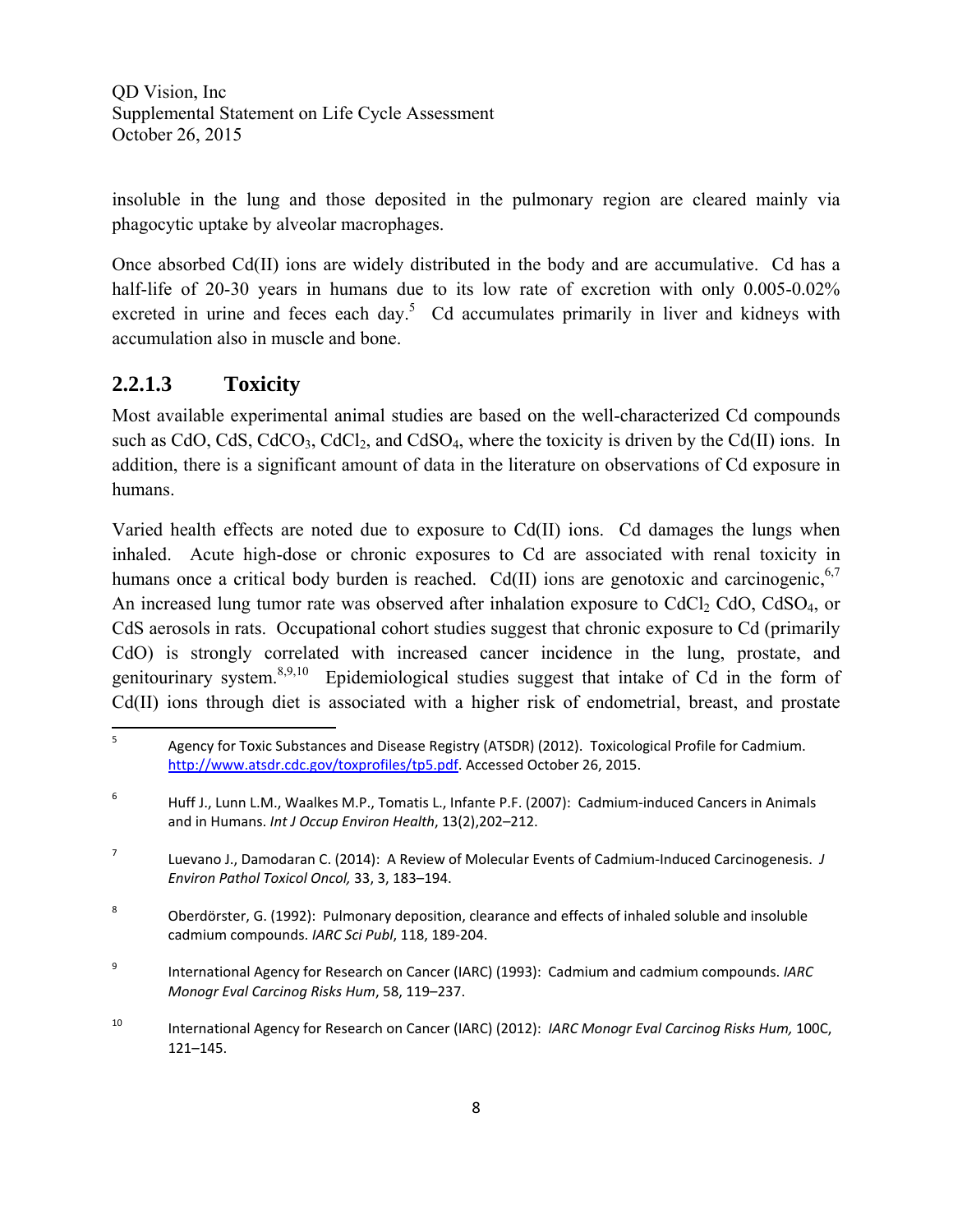cancer as well as to osteoporosis in humans. Many agencies, including the International Agency for Research on Cancer (IARC), National Institute of Occupational Safety and Health (NIOSH), U.S. Environmental Protection Agency (EPA), American Conference of Governmental Industrial Hygienists (ACGIH), and National Toxicology Program (NTP) have classified Cd as either a human carcinogen or probable human carcinogen.

Cd(II) ions may be a reproductive toxin. Some studies have found that animals exposed to high levels of Cd had a higher incidence of premature birth, low birth weight, stillbirth and spontaneous abortion. Animal studies also suggest that Cd exposure is linked to behavioral problems and learning disabilities. $11$ 

Cd is also an environmental hazard and can bioaccumulate in the ecosystem. Crops treated with Cd-containing fertilizer or commercial sludge can accumulate above-normal Cd concentrations and pass them on through the food web to higher organisms such as livestock and humans<sup>12</sup> The Joint Food and Agriculture Organization (FAO)/World Health Organization (WHO) Expert Committee on Food Additives (JECFA) has established 25 μg/kg body weight (bw)/month as tolerable Cd intake and 7 μg/kg bw of Cd as a provisional tolerable weekly intake (PTWI) level. The European Food Safety Authority (EFSA) has set 2.5 μg/kg body weight of Cd as a tolerable weekly intake for humans. Under EPA regulations, Cd in public drinking water supplies cannot exceed 5 ppb. The U.S. Food and Drug Administration (FDA) limits the amount of Cd in food colors to 15 parts per million (ppm). The Occupational Safety and Health Administration (OSHA) has set the permissible exposure limit (PEL) for Cd at a time-weighted average (TWA) of 0.005 ppm and limit for the amount of Cd in workplace air at 5  $\mu$ g/m<sup>3</sup>. The immediately dangerous to life and health (IDLH) level for Cd is 9 mg/m<sup>3</sup> according to NIOSH.

### **2.2.1.4 Classification**

Under Regulation (EC) No 1272/2008 (CLP) and associated ECHA guidelines, Cadmium (CASRN 7440-43-9) is classified as a member of generic substances of Cd metal in accordance with Annex VI as a Carcinogen Category 1B, Mutagen Category 2, Reproductive toxicity Category 2, Inhalation toxicity Category 2, Specific Target Organ Toxicity (STOT), Repeated

 <sup>11</sup> U.S. Environmental Protection Agency (2012): Cadmium Fact Sheet (CAS No. 7440‐43‐9). http://www.epa.gov/osw/hazard/wastemin/minimize/factshts/cadmium.pdf. Accessed 10/26/2015.

<sup>&</sup>lt;sup>12</sup> European Food Safety Authority (EFSA) (2012): Cadmium dietary exposure in the European population. *EFSA Journal,* 10, 1, 2551.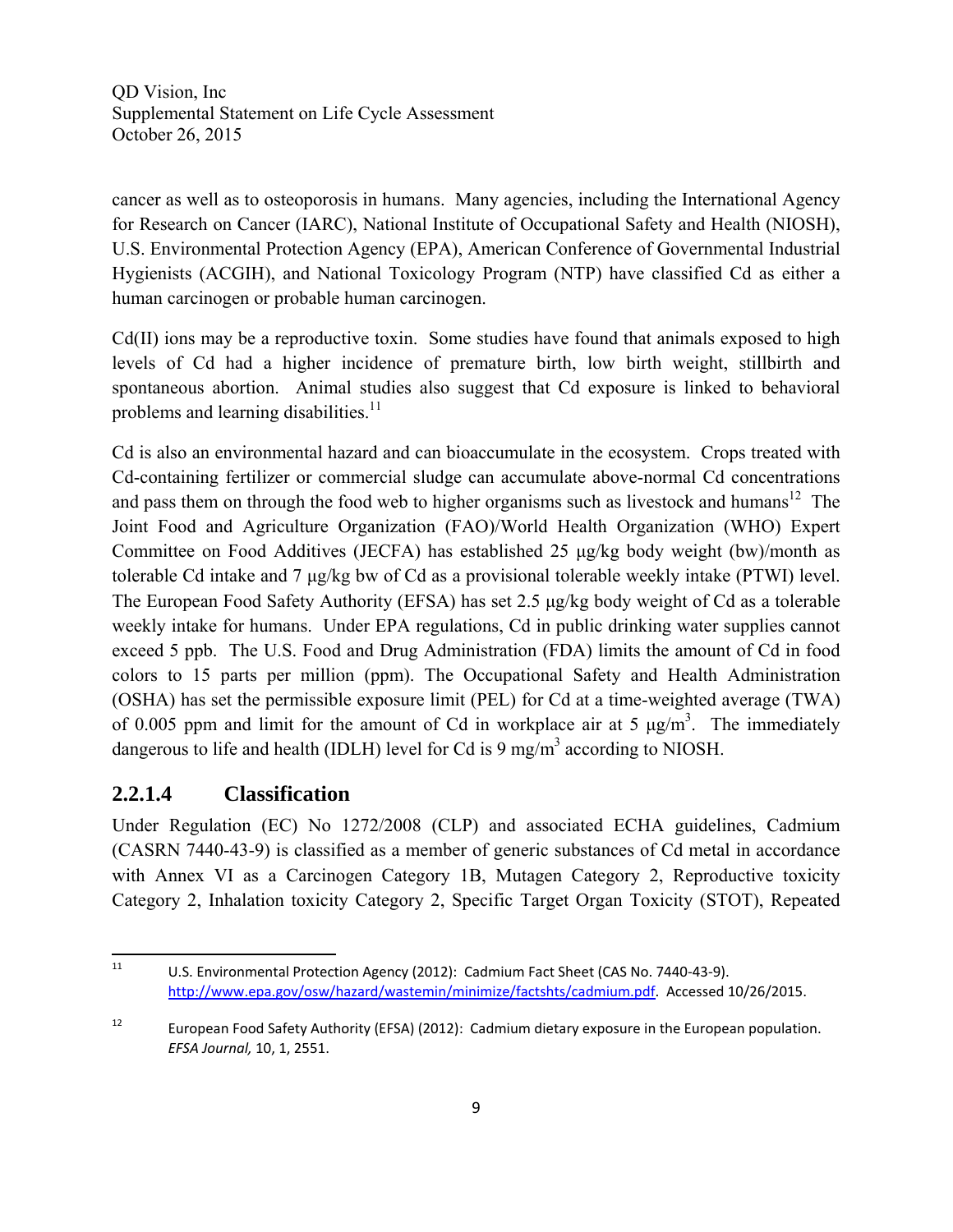exposure Category 1, Acute aquatic toxicity Category 1 and Chronic aquatic toxicity Category  $1<sup>13</sup>$ 

### **2.2.2 Cadmium Selenide**

#### **2.2.2.1 Physico-Chemical Properties**

CdSe (CASRN 1306-24-7; EC number 215-148-3) is a black to red-black, translucent, adamantine crystals used in the manufacture of II-IV semiconductor material. The general properties of CdSe are expected to be similar to CdTe because of the similar properties of tellurium and selenium, both of which are members of the chalcogen family.

#### **2.2.2.2 Toxicokinetics**

CdSe is stable and the release of Cd(II) ions is very small in the absence of electron acceptors under reducing conditions. CdSe is subject to photo- and air-oxidation, generating free radicals<sup>14,15,16,17</sup>: therefore, gradual dissolution of CdSe can occur in the presence of electron acceptors such as oxygen gas. Dissolution of CdSe is pH-dependent, but the dissolution rate of CdSe is very low even under the most favorable acidic pH and/or aerobic conditions.<sup>18,19</sup>

 <sup>13</sup> European Chemicals Agency (ECHA): Classification, Labeling, and Packaging (CLP) Harmonized Classification for Cadmium (non‐pyrophoric); EC Number 231‐152‐8. http://echa.europa.eu/information‐ on‐chemicals/cl‐inventory‐database/‐/cl‐inventory/view‐notification‐summary/51061. Accessed 10/19/2015.

<sup>14</sup> Zeng C., Ramos‐Ruiz A., Field J.A., Sierra‐Alvarez R. (2015): Cadmium telluride (CdTe) and cadmium selenide (CdSe) leaching behavior and surface chemistry in response to pH and O2. *J Environ Manage*, 154, 78‐85.

<sup>&</sup>lt;sup>15</sup> Ipe B.I., Lehnig M., Niemeyer C.M. (2005): On the generation of free radical species from quantum dots. *Small*, 1, 706–709.

<sup>16</sup> Green M., Howman E. (2005): Semiconductor quantum dots and free radical induced DNA nicking. *Chem Commun*, 7, 121–123.

<sup>17</sup> Anas A., Akita H., Harashima H., Itoh T., Ishikawa M., Biju V. (2008): Photosensitized breakage and damage of DNA by CdSe/ZnS quantum dots. *J Phys Chem B*, 112, 10005–10011.

<sup>&</sup>lt;sup>18</sup> Xi L., Lek J.Y., Liang Y.N., Boothroyd C., Zhou W., Yan Q., Hu X., Chiang F.B.Y., Lam Y.M. (2011): Stability studies of CdSe nanocrystals in an aqueous environment. *Nanotechnology,* 22, 1‐5.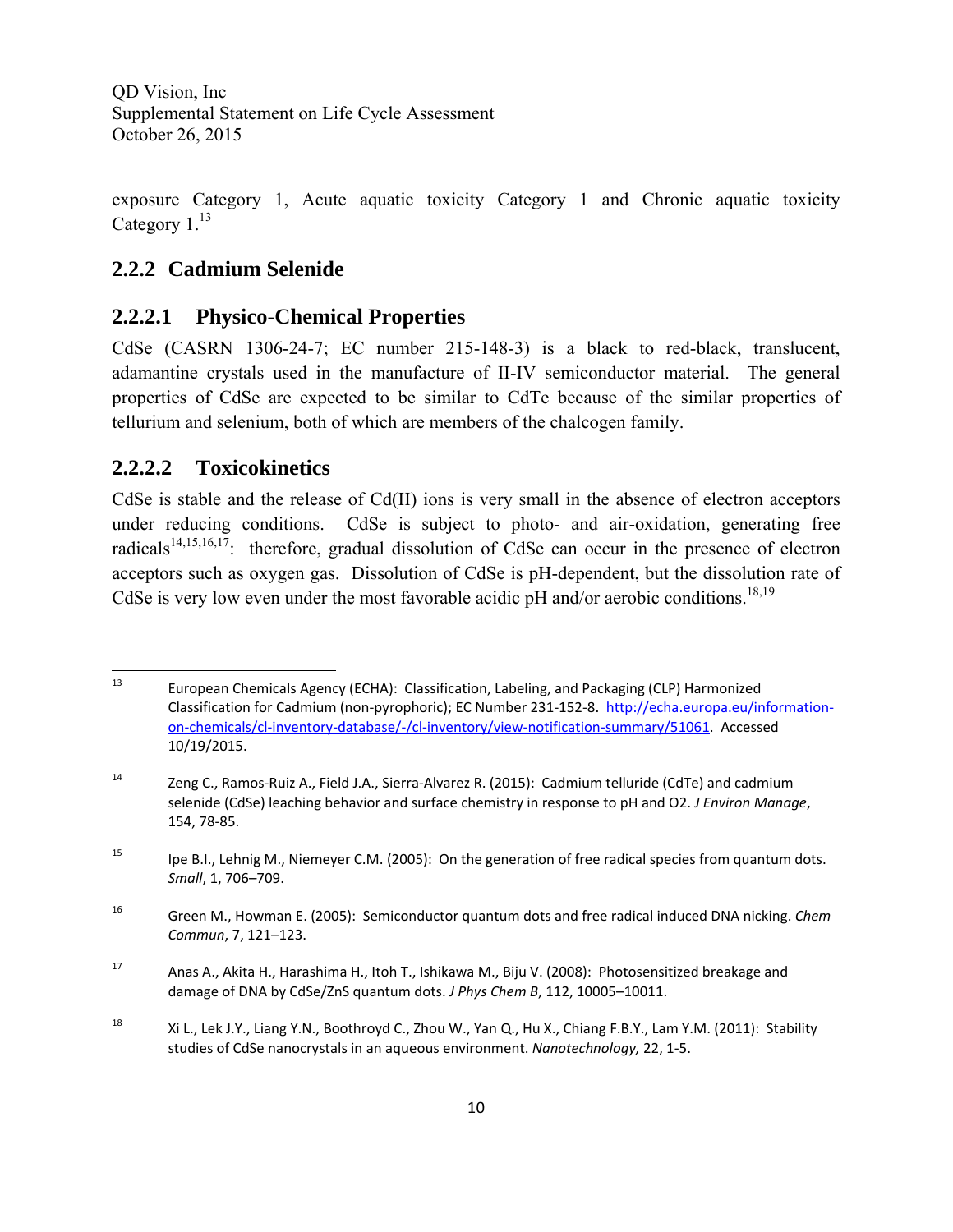CdSe, however, has even lower dissolution rate than CdTe and therefore will be less bioavailable resulting in lower toxicity. Using supporting data from CdTe to assist in assessing CdSe toxicity therefore will result in a conservative estimate and classification for  $C dSe$ <sup>20</sup>

# **2.2.2.3 Toxicity**

There is not a significant amount of information on the toxicity and health effects of exposure to CdSe in the public literature. It is generally assumed that systemic toxicity of Cd compounds is attributed to the Cd(II) ion. A few existing studies indicate that the oral bioavailability of CdSe is very low and its adverse health effects depend primarily on Cd(II) ions released from CdSe and free radicals generated from photo- and air oxidation of CdSe. A 28-day oral (sub-chronic) study in rats showed that CdSe did not cause any toxic effect at doses of 30, 300 and 1,000  $mg/kg/day<sup>21</sup>$ . No chronic studies are available on CdSe. The absorption of inhaled CdSe particles is expected to be very low due to its very stable nature with a very low dissolution rate even under the most favorable acidic and/or aerobic conditions.

Medical research is on-going regarding QDs that contain CdSe as part of an uncoated QD core. These QDs are being chemically modified for medical purposes by increasing their solubility and the biocompatibility. In a study with rat hepatocytes the intracellular release of Cd(II) ions via surface oxidation of the uncoated core CdSe-QDs was observed along with cytotoxicity, which is consistent with toxicity of other substances that release Cd(II) ions.<sup>22</sup>

CdSe is not yet registered under the European Union's Registration, Evaluation, Authorization and Restriction of Chemicals (REACH) regulation due to its low production and import volume and that its hazard profile does not dictate an earlier registration<sup>23</sup>. To date, it is unclear if CdSe

<sup>&</sup>lt;sup>19</sup> Zeng C., Ramos-Ruiz A., Field J.A., Sierra-Alvarez R. (2015): Cadmium telluride (CdTe) and cadmium selenide (CdSe) leaching behavior and surface chemistry in response to pH and O2. *J Environ Manage*, 154, 78‐85.

 $^{20}$  Ibid.

<sup>&</sup>lt;sup>21</sup> Kim Y.S., Song M.Y., Kim J.S., Rha D.S., Jeon Y.J., Kim J.E., Ryu H.Y., Yu I.J., Song K.S. (2009): 28-Day Oral Toxicity of Cadmium Selenide in Sprague‐Dawley Rats. *Toxicol Res,* 25(3), 140‐146.

<sup>&</sup>lt;sup>22</sup> Derfus A.M., Chan W.C.W., Bhatia SN. (2004): Probing the Cytotoxicity of Semiconductor Quantum Dots. *Nano Letters*, 4(1), 11–18.

<sup>&</sup>lt;sup>23</sup> Substances classified as CMR1/2 or R50/53(100t/y+)need to be registered before 30 November 2010, in accordance with REACH and REACH Guidance on Registration, Section 2.3. http://echa.europa.eu/documents/10162/13632/registration\_en.pdf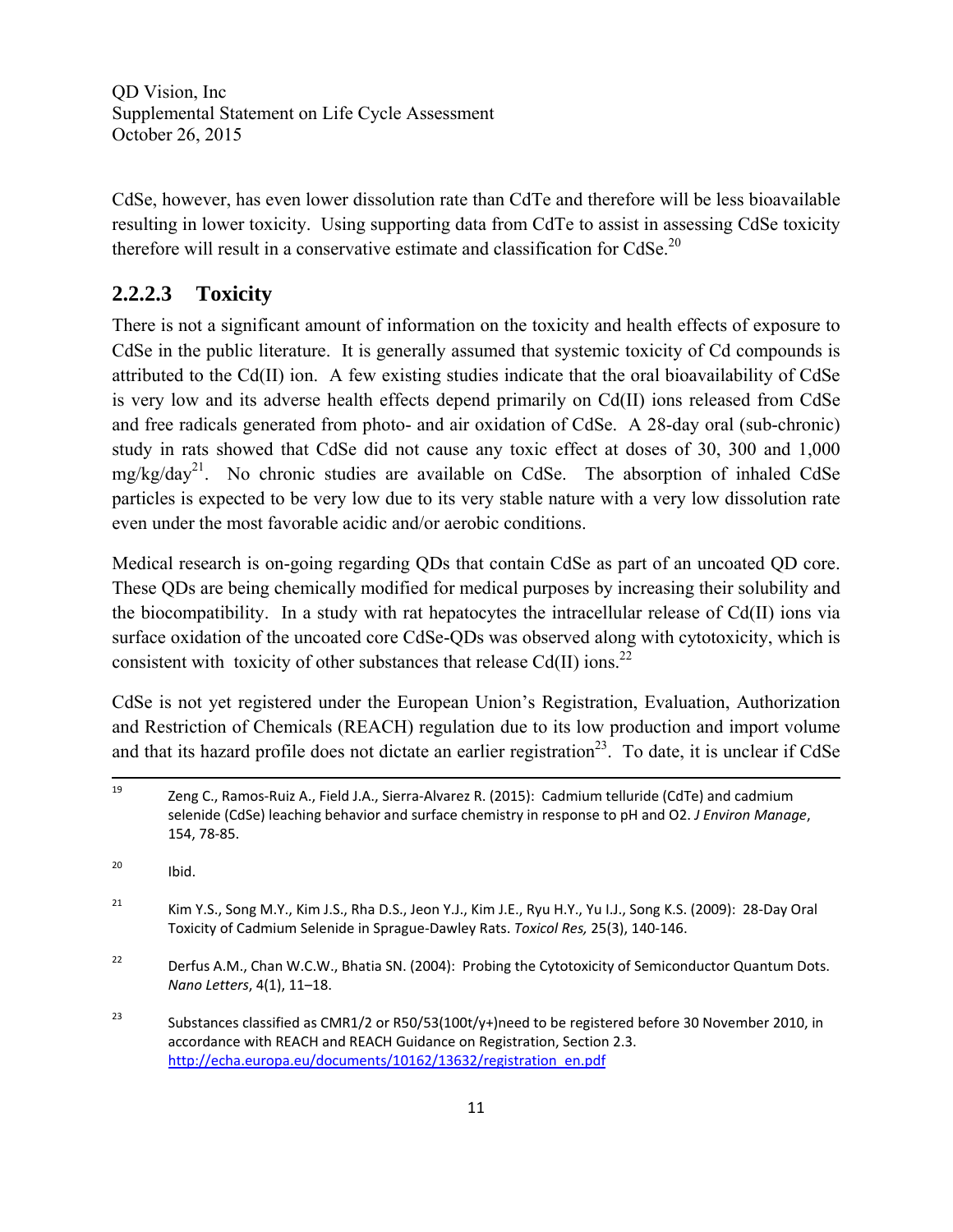will be registered under REACH. A comprehensive hazard and risk assessment of CdSe is not available under the EU regulatory framework. On the other hand, CdTe has been registered under REACH and a brief summary of the properties, toxicity and classification is presented in Annex 1 to supplement the toxicity data available on CdSe.

# **2.2.2.4 Classification**

CdSe is not specifically identified in Annex VI, Table 3.2 of the Classification, Labeling and Packaging (CLP) regulation, rather its classification is based on the categories of "cadmium compounds" and "selenium compounds."

Based on the CLP classification principles and considering the 28-day rat oral study, CdSe could be classified as Acute inhalation and dermal toxicity Category 4, Acute aquatic Category 1 and Chronic aquatic Category 1. CdSe is classified as much less hazardous as the classification for Cd itself as noted in Sections 2.2.1.4 and 2.2.5.

More importantly, the homogenous material is the appropriate level for classification. The homogenous material in QDV's optic tube placed in display units has been determined by multiple RoHS testing laboratories to be the polymer matrix with <0.2% w/w Cd in CdSe QDs, with no detectible residual free Cd. At this level, none of the thresholds for the various toxicity endpoints are triggered,. Considering the hazard classes and assuming that the polymer itself is not classified, the overall classification for the homogenous material is **not classified**.

# **2.2.3 Indium Phosphide**

# **2.2.3.1 Physicochemical properties**

Indium (In; CASRN 7440-74-6, EC 231-180-0) is a soft silver-white post-transition metal with atomic number 49 and occurs in the 0 as well as  $+1$ ,  $+2$  and  $+3$  oxidation states. In(I) and In(II) compounds tend to disproportionate into the In(III) compounds and In metal. Only In(III) compounds are stable in aqueous systems.<sup>24</sup>

InP (CASRN 22398-80-7, EC 244-959-5) forms black cubic crystals, insoluble in water and slightly soluble in mineral acids. It can react with moisture or acids producing hydrogen,

<u> 1989 - Johann Stein, marwolaethau a gweledydd a ganrad y ganrad y ganrad y ganrad y ganrad y ganrad y ganrad</u>

<sup>24</sup> Slattery J.A. (1995): *Kirk‐Othmer Encycl Chem Tech*, 14, 158‐159.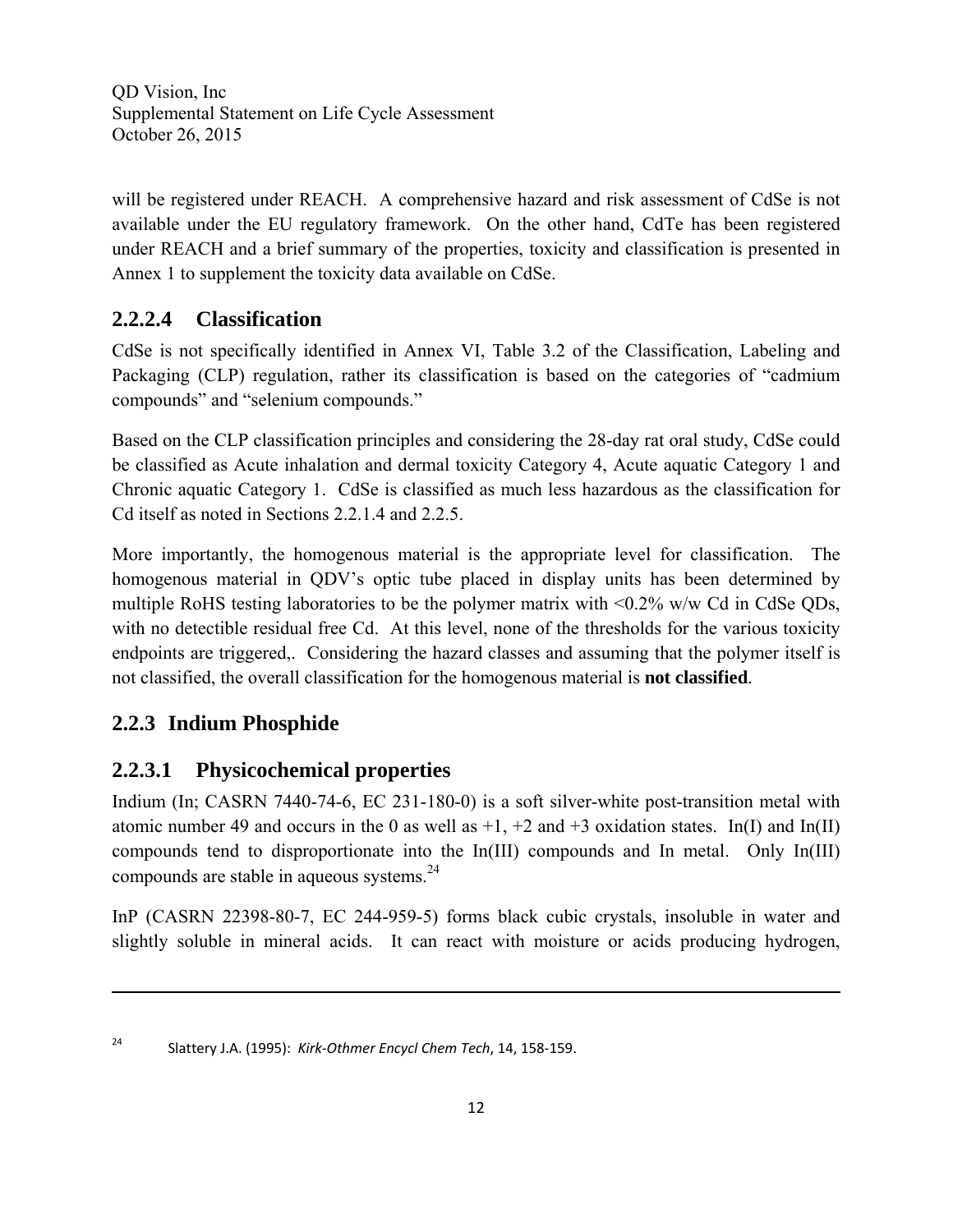phosphorus and phosphine (PH3); when heated to decomposition, it may emit toxic fumes of  $POx^{25}$ . InP is used in the manufacture of III-V semiconductor materials.

## **2.2.3.2 Toxicokinetics**

The absorption and distribution of In is highly dependent on its chemical form. InP is soluble in simulated gastric fluid and hardly soluble in simulated lung fluids $^{26}$ .

InP is poorly absorbed when ingested with most being excreted in the feces. In oral toxicity experiments in mice and rats, less than 0.67 percent of the dose was retained in tissues or urine following 24 hours and there was no clear relationship between the dose and biological effects. The orally absorbed In was evenly distributed among the major organs and was not accumulating in the bodies of rats following multiple dosing. The urinary elimination half time was determined to be about 321 hours in rats. $27$ 

When inhaled, InP particles, following phagocytic uptake by alveolar macrophages, could be solubilized within the cell through the phagolysosomal acidification pathway resulting in cell death and the subsequent release of In(III) ions extracellularly by the dying cells.<sup>28</sup> Following intratracheal administration of InP particles to mice and rats, systemic absorption of In was detected in serum, liver, spleen and testes, but the toxicity was much lower than that of more soluble compounds, such as  $InCl<sub>3</sub>$  and  $In(NO<sub>3</sub>)<sub>3</sub>$  except for toxic effects in the lungs. As

 <sup>25</sup> International Agency for Research on Cancer (IARC) (2006): *Monographs on the Evaluation of the Carcinogenic Risk of Chemicals to Humans,* 86, 197‐224. http://monographs.iarc.fr/ENG/Monographs/vol86/mono86‐9.pdf. Accessed October 26, 2015.

<sup>26</sup> Kabe I., Omae K., Nakashima H., Nomiyama T., Uemura T., Hosoda K., Ishizuka C., Yamazaki K., Sakurai H. (1996): In vitro solubility and in vivo toxicity of indium phosphide. *J. Occup. Health*, 38, 6‐12.

<sup>&</sup>lt;sup>27</sup> National Toxicology Program (2001): NTP Technical Report on the Toxicology & Carcinogenesis Studies of Indium phosphide (CAS No. 22398‐80‐7) in F344/N Rats and B6C3F1 Mice (Inhalation studies). NTP TR 499, NIH Publication No. 01-4433. https://ntp.niehs.nih.gov/ntp/htdocs/lt\_rpts/tr499.pdf. Accessed October 26, 2015.

<sup>&</sup>lt;sup>28</sup> Gwinn W.M., Qu W., Bousquet R.W., Price H., Shines C.J., Taylor G.J., Waalkes M.P., Morgan D.L. (2015): Macrophage solubilization and cytotoxicity of indium‐containing particles as in vitro correlates to pulmonary toxicity in vivo. *Toxicol Sci*, 144, 1, 17‐26.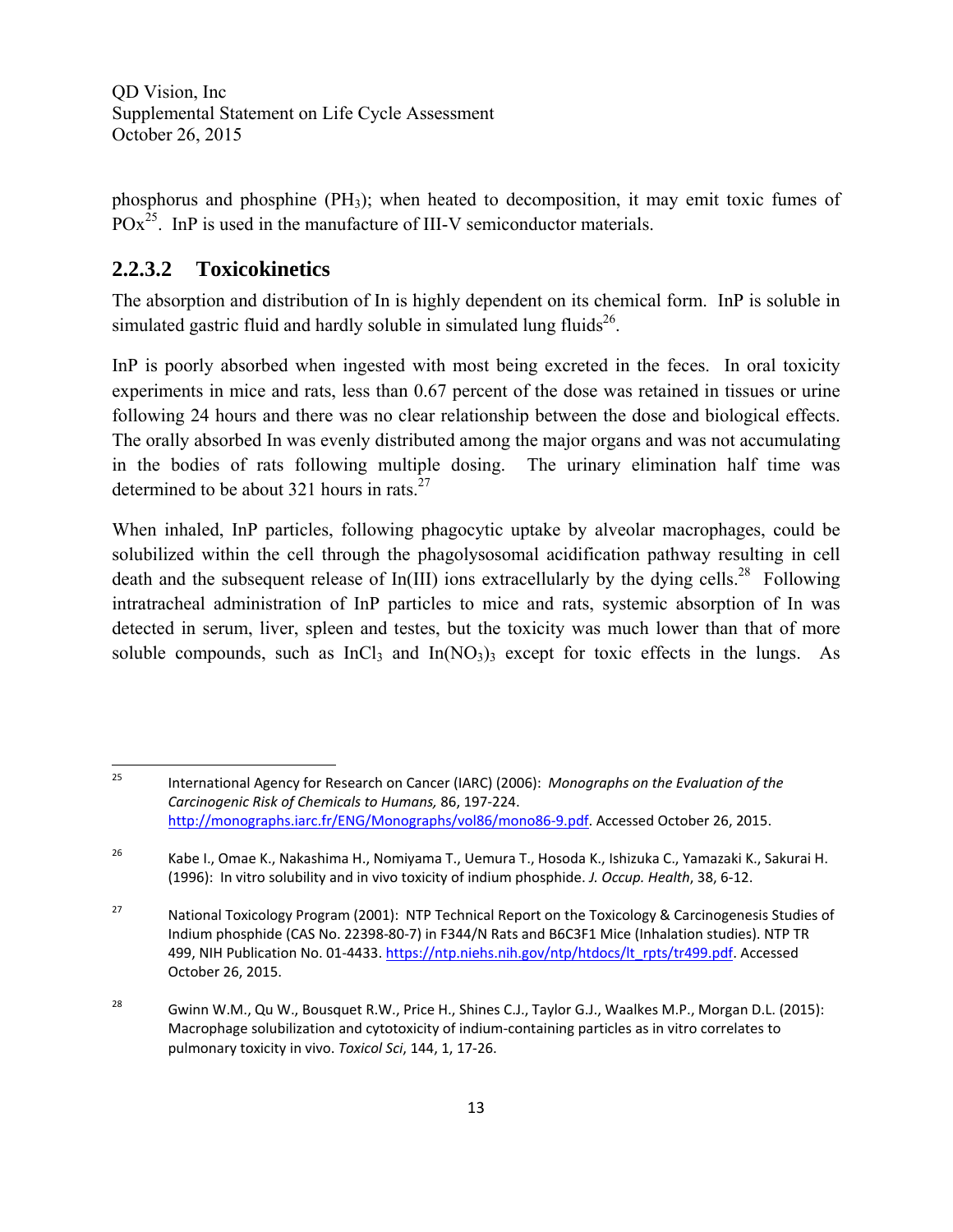expected, the majority of the tissue In was in the lungs with lung clearance half-life of  $0.4 - 6.6$ years and less than 0.36 percent of the dose being evenly distributed to the other major organs.<sup>29</sup>

The excretion routes of In vary depending on the form. Ionic In is transported in the blood bound to plasma proteins such as transferrin and albumin, accumulated in lysozymes of the proximal tubules of the kidney as insoluble phosphate salts, and subsequently excreted via urine. Colloidal In is eliminated primarily in feces. $30$ 

# **2.2.3.3 Toxicity**

InP was shown to cause pulmonary inflammation associated with oxidative stress, epithelial cell damage, and lung, adrenal and liver cancers when administrated via inhalation in experimental animals<sup>31,32,33</sup>. Mild eye irritation may result from exposure to its dust or vapor. In(III) ions can be toxic to liver and kidney when given by injection in animals, but oral In compounds do not have the chronic toxicity of salts of heavy metals, probably due to poor absorption in basic conditions. Ionic In is concentrated in the kidneys, producing renal failure; colloidal In is taken up by the reticuloendothelial system, causing damage to the liver and spleen. Ionic In has been shown to produce marked ultrastructural damage to the endoplasmic reticulum of both hepatocytes and renal proximal tubule cells, with associated disruption of heme metabolism and hemoprotein function.

In the NTP carcinogenicity study in mice and rats by inhalation exposure to InP, there was an increased incidence of alveolar/bronchiolar carcinomas in male mice and alveolar/bronchiolar adenomas and carcinomas in female mice and male and female rats. There was also a significant

 <sup>29</sup> International Agency for Research on Cancer (IARC) (2006): *Monographs on the Evaluation of the Carcinogenic Risk of Chemicals to Humans,* 86, 197‐224. http://monographs.iarc.fr/ENG/Monographs/vol86/mono86‐9.pdf. Accessed October 26, 2015.

<sup>&</sup>lt;sup>30</sup> Fowler B.F., Maples-Reynolds N. (2015): Indium. In Nordberg G.F., Fowler B.F., Nordberg M. (eds.), *Handbook on the Toxicology of Metals* (4th edition), Academic Press, 845–853.

<sup>31</sup> Kabe I., Omae K., Nakashima H., Nomiyama T., Uemura T., Hosoda K., Ishizuka C., Yamazaki K., Sakurai H. (1996): In vitro solubility and in vivo toxicity of indium phosphide. *J Occup Health*, 38, 6‐12.

<sup>&</sup>lt;sup>32</sup> Gottschling B.C., Maronpot R.R., Hailey J.R., Peddada S., Moomaw C.R., Klaunig J.E., Nyska A. (2012): The role of oxidative stress in indium phosphide‐induced lung carcinogenesis in rats. *Toxicol Sci*, 64, 1, 28‐40.

<sup>33</sup> Oda K. (1997): Toxicity of a low level of indium phosphide (InP) in rats after intratracheal instillation. *Ind Health*, 35, 1, 61‐68.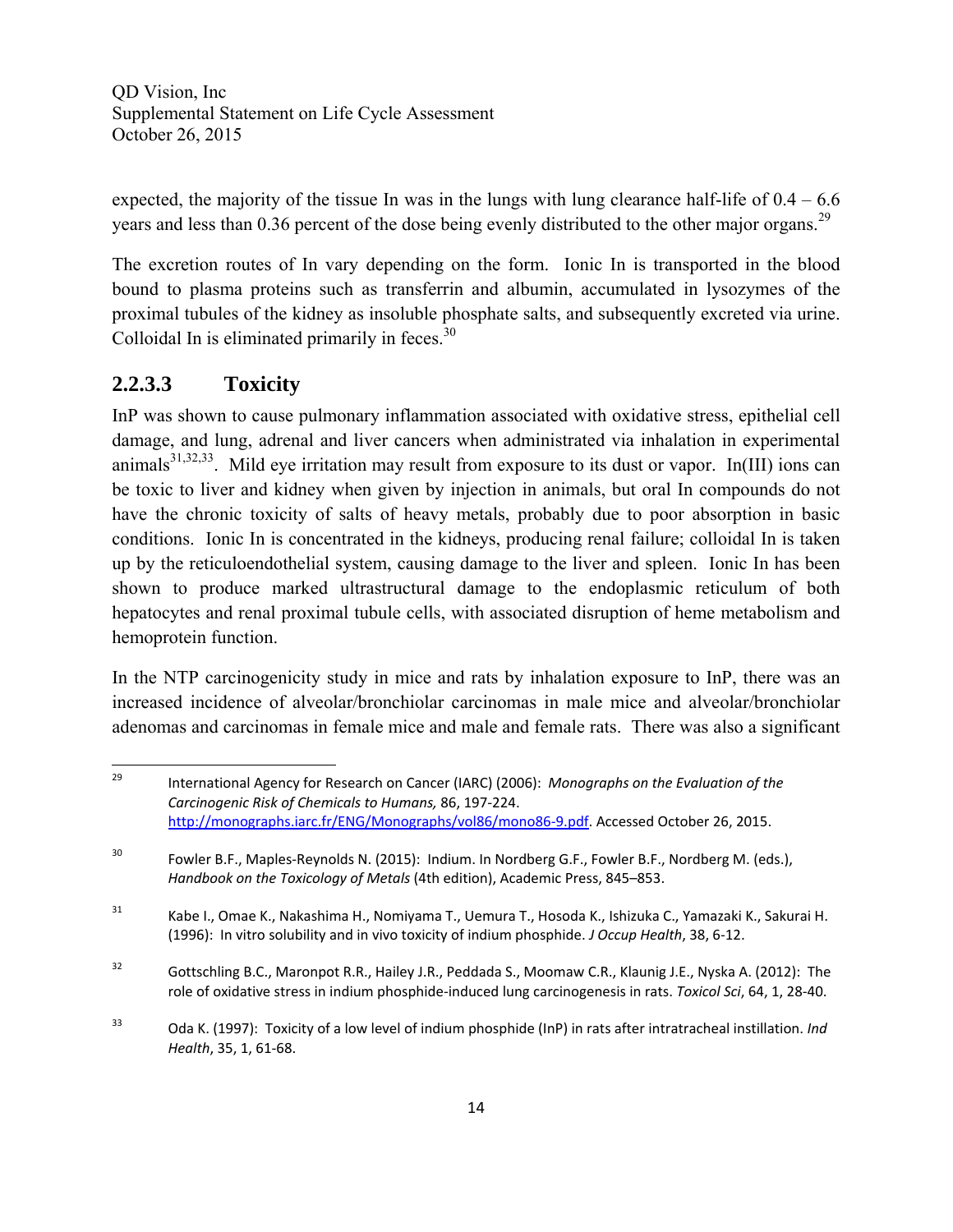increase in the incidence of hepatocellular adenomas/carcinomas in exposed mice and an increased incidence of benign and malignant pheochromocytomas of the adrenal gland in rats. Other findings were marginal increases in the incidences of adenomas/carcinomas of the small intestine in male mice, mononuclear-cell leukaemia in rats, fibroma of the skin in male rats and carcinoma of the mammary gland in female rats.

InP was concluded as being a probable human carcinogen based on the well-conducted two-year inhalation bioassay studies in experimental animals by  $NTP$ .<sup>34,35,36</sup> Analysis of genetic alterations in InP-induced hepatocellular adenomas and carcinomas revealed increases of mutation frequency in  $\beta$ -catenin.<sup>37</sup> Several studies<sup>38,39</sup> suggested that InP-induced oxidative stress may play an important role in the pulmonary carcinogenesis of InP. There are two cohort studies reporting cancer incidence increased in workers of semiconductors industry, and InP is one of the possible carcinogens. One study showed increased incidences of skin and rectum

<sup>34</sup> International Agency for Research on Cancer (IARC) (2006): *Monographs on the Evaluation of the Carcinogenic Risk of Chemicals to Humans,* 86, 197‐224. http://monographs.iarc.fr/ENG/Monographs/vol86/mono86‐9.pdf. Accessed October 26, 2015.

<sup>&</sup>lt;sup>35</sup> NTP Technical Report on the Toxicology & Carcinogenesis Studies of Indium phosphide (CAS No. 22398-80-7) in F344/N Rats and B6C3F1 Mice (Inhalation studies). NTP TR 499, NIH Publication No. 01-4433, 2001: https://ntp.niehs.nih.gov/ntp/htdocs/lt\_rpts/tr499.pdf. Accessed October 26, 2015.

<sup>&</sup>lt;sup>36</sup> Fowler B.F., Maples-Reynolds N. (2015): Indium. In Nordberg G.F., Fowler B.F., Nordberg M. (eds.), *Handbook on the Toxicology of Metals* (4th edition), Academic Press, 845–853.

<sup>37</sup> International Agency for Research on Cancer (IARC) (2006): *Monographs on the Evaluation of the Carcinogenic Risk of Chemicals to Humans,* 86, 197‐224. http://monographs.iarc.fr/ENG/Monographs/vol86/mono86‐9.pdf. Accessed October 26, 2015.

 $38$  Ibid.

<sup>&</sup>lt;sup>39</sup> Gottschling BC, Maronpot RR, Hailey JR, Peddada S, Moomaw CR, Klaunig JE, Nyska A. (2001): The role of oxidative stress in indium phosphide‐induced lung carcinogenesis in rats. *Toxicol Sci*, 64(1), 28‐40.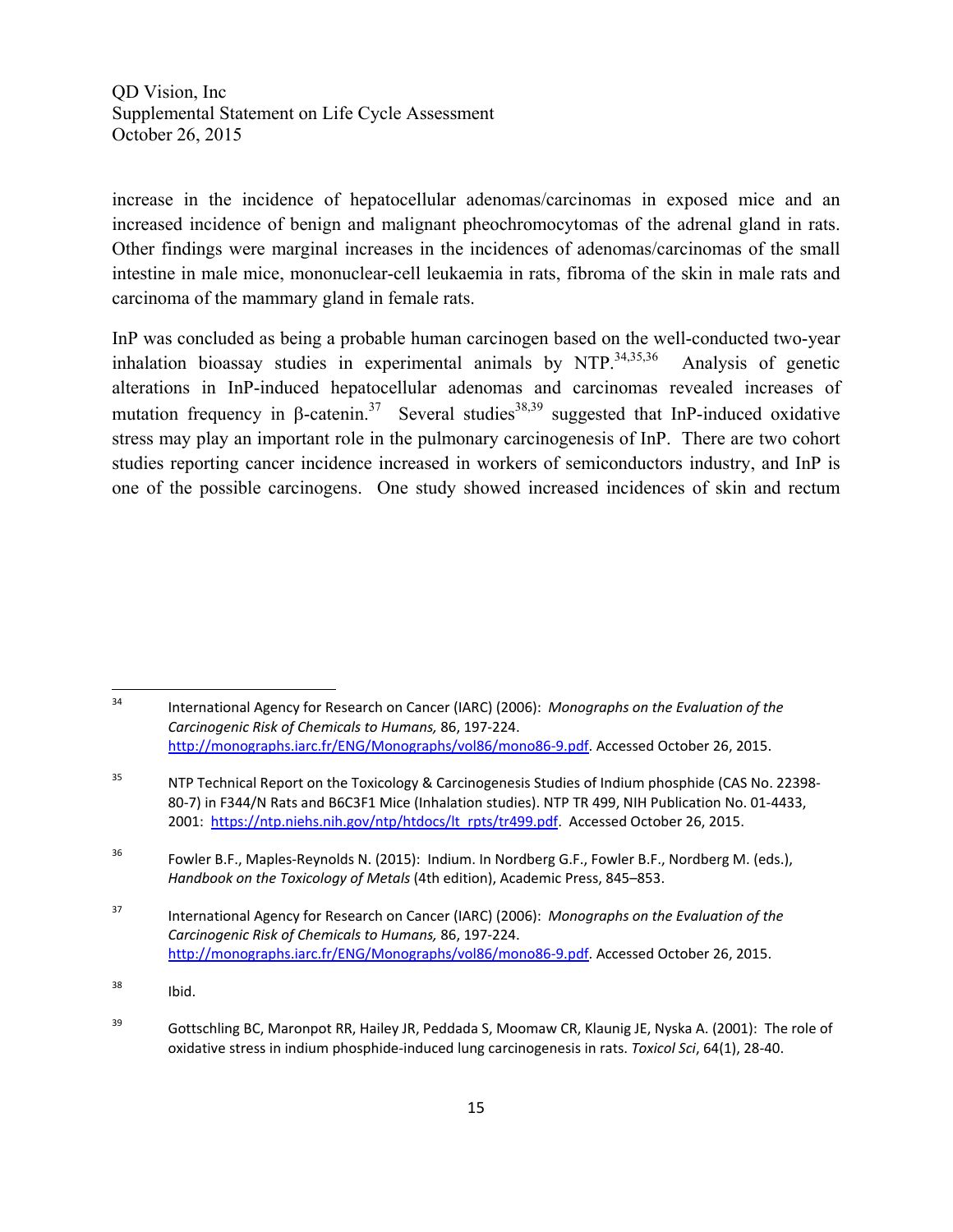cancers in workers at West Midlands, England.<sup>40,41</sup> The other showed increased incidences of lung and stomach cancers in female workers in Scotland.<sup>42</sup>

As to potential effects on fertility, there are no multi-generation reproductive toxicity studies available. However, repeated dose toxicity studies in hamsters via intra-tracheal instillation showed a decreased sperm count, decreased weights of testes and epididymes, and histopathological lesions in the testes. InP was also shown to accumulate in the rat testis following inhalation exposure. In addition, intravenous administration of ionic In to pregnant rats, mice and hamsters has been reported to produce teratogenic and/or embryolethal effects.<sup>43</sup>

As little is known about its ecological fate of In, bioaccumulation has not been ruled out. Occupational exposure limits for In set by ACGIH, NIOSH and agencies around the world is 0.1  $mg/m<sup>3</sup>$  time-weighted average of threshold limit value (TLV) or recommended exposure limit  $(REL)$ .<sup>44</sup>

InP is under consideration for inclusion as a restricted substance<sup>45</sup> on Annex II of RoHS.

## **2.2.3.4 Classification**

InP was subject to harmonized classification proposal sponsored by France and reviewed by the Risk Assessment Committee in 2009 in association with EU CLP regulation<sup>46</sup>. The harmonized

 <sup>40</sup> Sorahan T, Pope DJ, McKierman MJ. Cancer incidence and cancer mortality in a cohort of semiconductor workers: an update. *British Journal of Industrial Medicine*. 49, 215‐216.

<sup>&</sup>lt;sup>41</sup> Nichols L, Sorahan T. Cancer incidence and cancer mortality in a cohort of UK semiconductor workers, 1970‐2002. (2005): *Occup Med* 55, 8, 625‐630.

<sup>&</sup>lt;sup>42</sup> McElvenny DM, Darnton AJ, Hodgson JT, Clarke SD, Elliott RC, Osman J. (2003): Investigation of cancer incidence and mortality at a Scottish semiconductor manufacturing facility. *Occup Med,* 53, 419‐430.

<sup>43</sup> Fowler B.F., Maples‐Reynolds N. (2015) Indium. In Nordberg G.F., Fowler B.F., Nordberg M. (eds.), *Handbook on the Toxicology of Metals* (4th edition), Academic Press, 845–853.

<sup>44</sup> International Agency for Research on Cancer (IARC) (2006): *Monographs on the Evaluation of the Carcinogenic Risk of Chemicals to Humans,* 86, 197‐224. http://monographs.iarc.fr/ENG/Monographs/vol86/mono86‐9.pdf. Accessed October 26, 2015.

<sup>&</sup>lt;sup>45</sup> Öko-Institut e.V. & Eunomia (2014): Study for the Review of the List of Restricted Substances under RoHS 2 – Analysis of Impacts from a Possible Restriction of Several New substances under RoHS 2. Available at http://www.oeko.de/oekodoc/2046/2014‐627‐en.pdf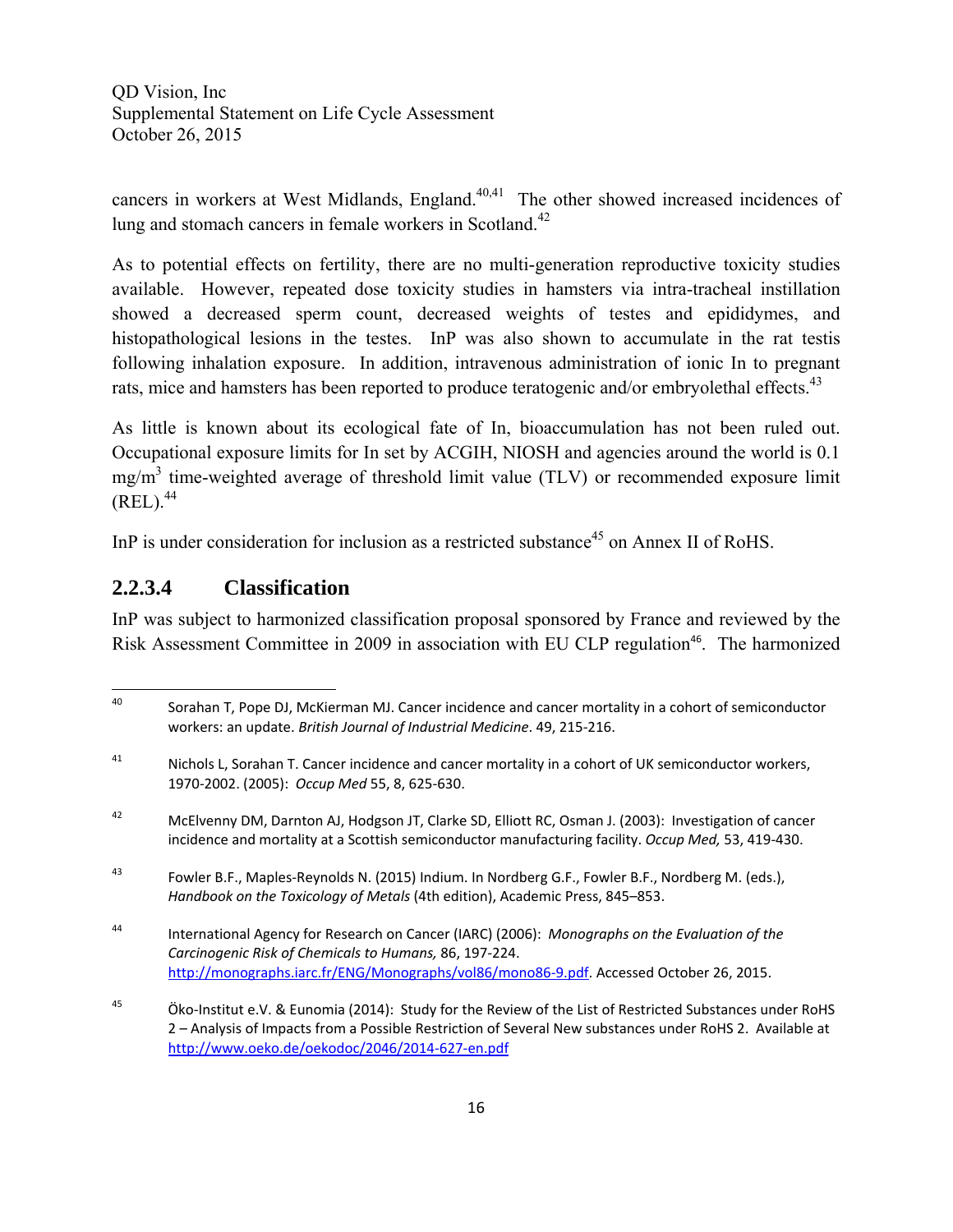classification of InP is Carcinogen Category 1B, Reproductive toxicant Category 2, and Specific target organ toxicity (STOT) – repeat exposure (RE) Category 1.

# **2.2.4 Summary of Toxicology Comparison of Cadmium, Cadmium Selenide, and Indium Phosphide**

In summary, key elements of the toxicity and respective classification of Cd, CdSe and InP are as follows:

- Cd(II) ions released from Cd compounds have chronic toxicity and carcinogenic effects, therefore, those Cd compounds that could release meaningful amount of Cd(II) ions are probable human carcinogens and have been classified under CLP accordingly.
- CdSe is insoluble with an extremely low dissolution rate. Although CdSe has not been tested for chronic effects, in a 28-day oral study it had a NOAEL of greater than 1,000 mg/kg/day. Data on a suitable read-across substance, CdTe (see Annex 1 for additional information) has a more robust data set than CdSe and supports the principle that the insoluble forms with extremely low dissolution rates of Cd do not have the same classification as Cd. CdSe is not classified for chronic health effects, including carcinogenicity, under CLP.
- InP has been tested in a 2-year bioassay (chronic study) and is a probable human carcinogen. It has been classified under CLP accordingly.

 <sup>46</sup> European Chemicals Agency (ECHA) (2009): Proposal for Harmonised Classification and Labelling. Indium Phosphide. http://echa.europa.eu/documents/10162/7564f5ed‐a09c‐41a0‐b8ee‐7aebf4287c99. Accessed October 26, 2015.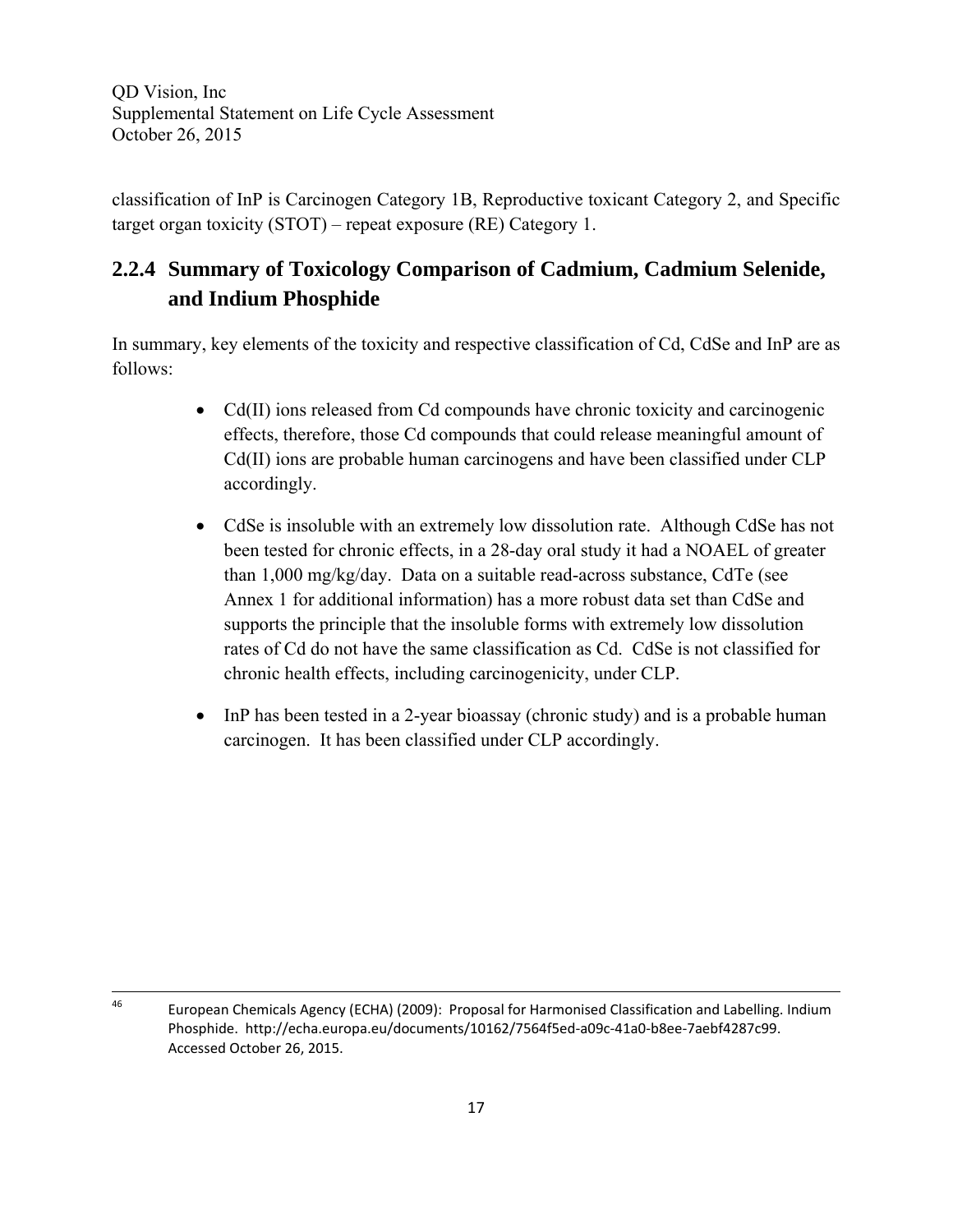#### **2.2.5 Summary of Classification Comparison**

|                   |         | Hazard Class - Harmonized Annex VI     | <b>CLP Hazard Statement</b> | Other Classification based on CLP    |
|-------------------|---------|----------------------------------------|-----------------------------|--------------------------------------|
| <b>Name</b>       | Formula | of CLP regulation                      | code(s)                     | principles                           |
| $Cd*$             | Cd      | Carc. 1B, Muta. 2, Repr. 2, Acute Tox  | H350, H341, H361fd,         |                                      |
| $(7440-43-9)$     |         | (inhl). 2, STOT RE 1, Aquatic Acute 1, | H330, H372, H400, H410      |                                      |
|                   |         | Aquatic Chronic 1                      |                             |                                      |
| Cd and its        | CdX     | Acute (oral) Cat 4, Acute (dermal) Cat | H332, H312, H302, H400,     |                                      |
| compounds*        |         | 4, Acute (inhalation) Cat 4, Acute     | H410                        |                                      |
|                   |         | aquatic Cat 1, Chronic aquatic Cat 1   |                             |                                      |
| Cd selenide       | CdSe    |                                        |                             | Acute (inhalation) Cat 4, Acute      |
| $(1306-24-7)$     |         |                                        |                             | (dermal) Cat 4, Aquatic Acute Cat 1, |
|                   |         |                                        |                             | and Aquatic Chronic Cat 1            |
| CdSe QD in        |         | Not classified                         | $-$                         | Not classified                       |
| homogenous        |         |                                        |                             |                                      |
| material          |         |                                        |                             |                                      |
| Cd telluride      | CdTe    |                                        |                             | Acute (inhl) Cat 4,                  |
| $(1306 - 25 - 8)$ |         |                                        |                             | <b>Aquatic Chronic Cat 2</b>         |
| Indium            | InP     | Carc. Cat 1B Repro Cat 2, STOT RE 1    | H350, H361f, and H372       |                                      |
| phosphide         |         |                                        |                             |                                      |

\*Cd and its compounds is not fully defined and therefore, it is not clear which Cd substances are contained within this grouping. The Annex VI table indicates Cd compounds does not include Cadmium sulphoselenide, reaction mass of cadmium sulphide with zinc sulphide, reaction mass of cadmium sulphide and mercury sulphide as these are specified in the Annex.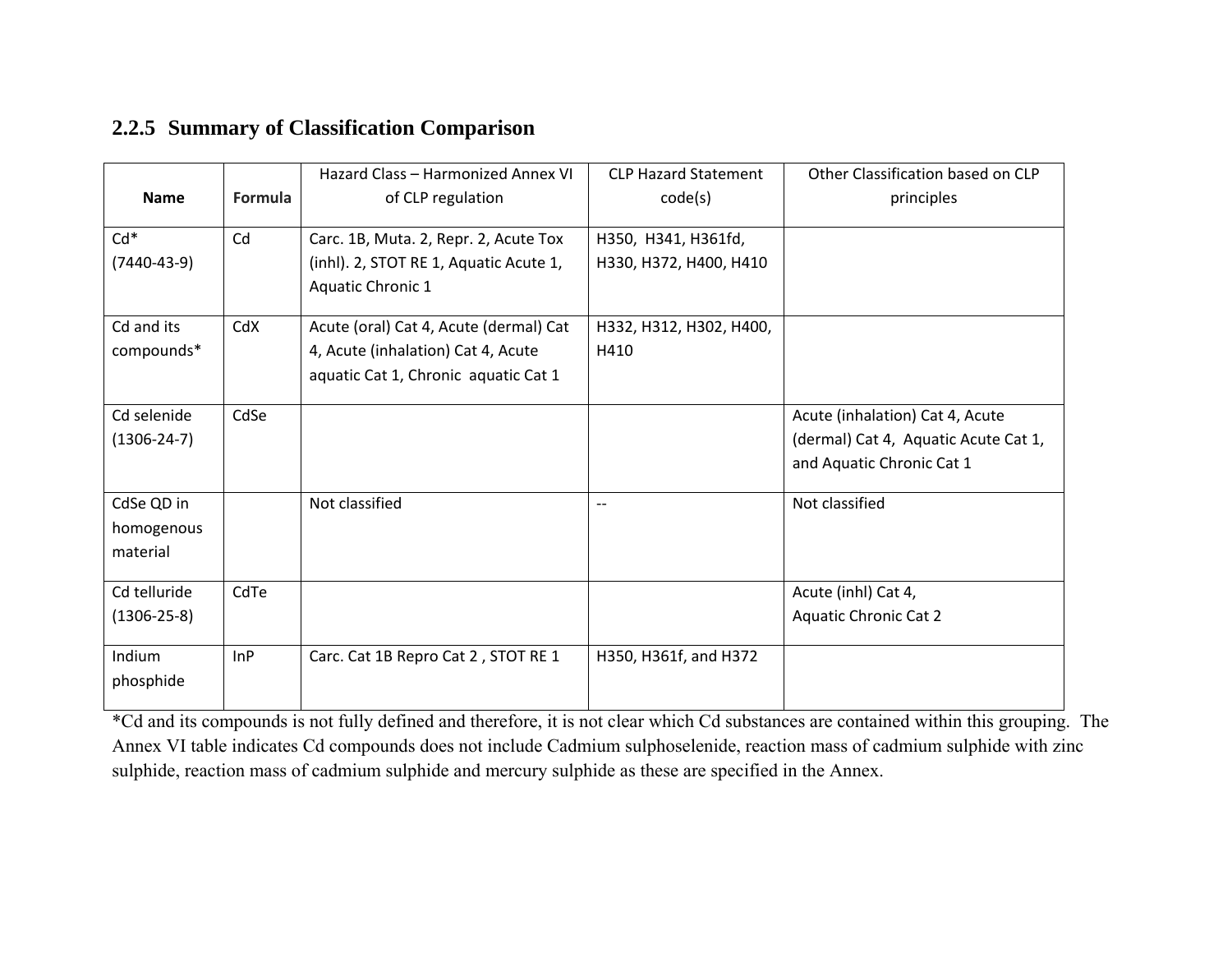H350: May cause cancer.

H341: May cause genetic defects.

H361f: May damage fertility.

H361fd: May damage fertility. May damage the unborn child.

H330: Fatal if inhaled.

H332: Harmful if inhaled

H302: Harmful if swallowed

H312: Harmful in contact with skin

H372: Causes damage to organs through prolonged or repeated exposure.

H400: Very toxic to aquatic life.

H410: Very toxic to aquatic life with long lasting effects

H411: Toxic to aquatic life with long lasting effects.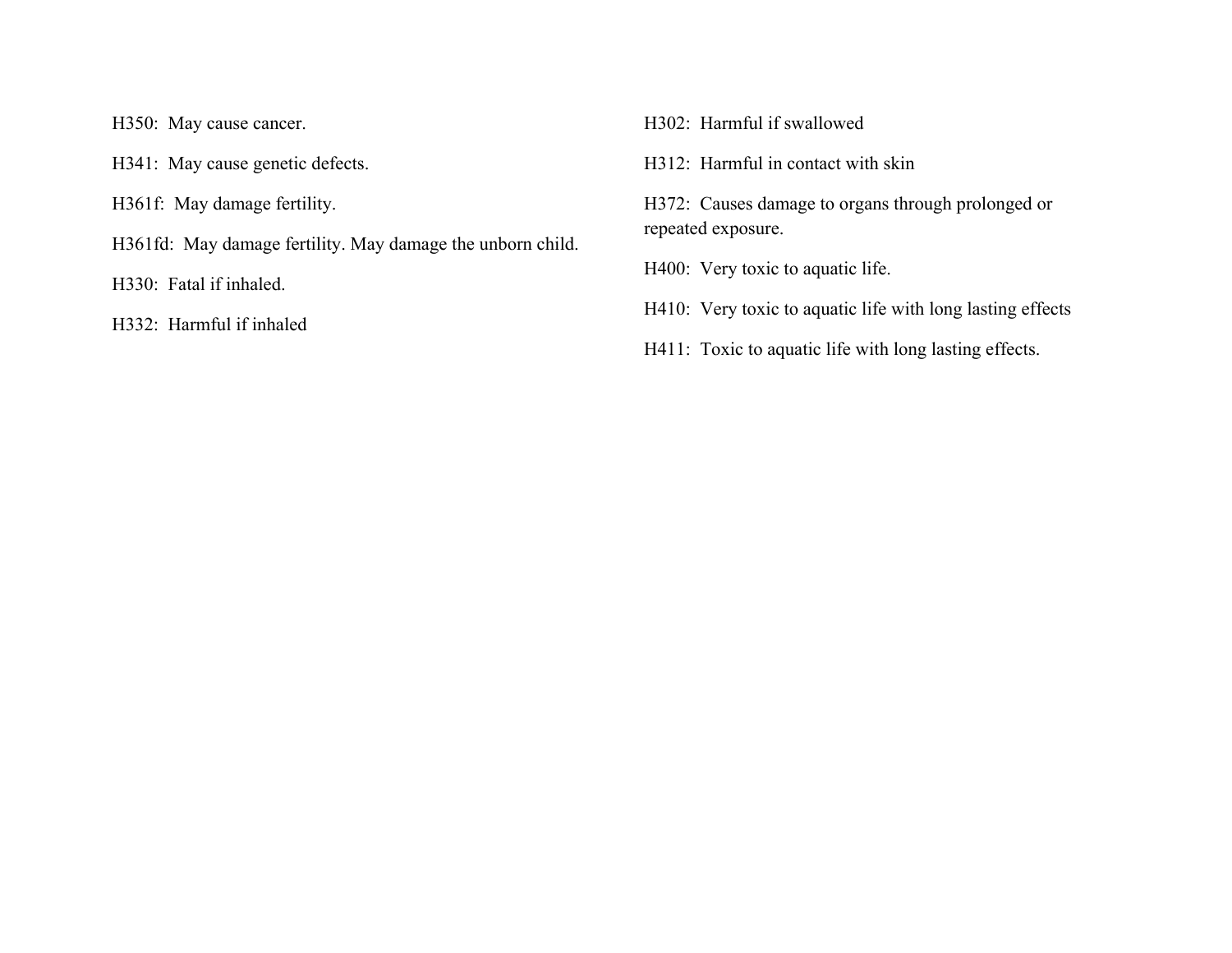## **3 Life Cycle Assessment – Cadmium Selenide and Indium Phosphide**

QDs are incorporated into displays and TVs through one of two methods: in a plastic film covering the full size of the display and placed behind the LCD screen, or an on-edge plastic/glass optical component placed above the LED light bar within the display backlight unit. The film requires significantly higher amounts of QDs than on-edge optics simply because of the much higher surface area of the film. As shown in Table 2, QD optic component loading is about 1.5 mg Cd per unit for a large display lit with an on-edge optical component, while an onsurface film for the same size display would require 162 mg Cd. Note that in either case, this is the total amount of Cd contained in the CdSe QD.

These loading levels of Cd overstate the exposure potential to a toxic form of Cd. Unlike CFL light sources, there is no mechanism for the release of the QD material from the display itself. The QD materials are non-volatile and are further incorporated into a polymer matrix as a homogenous material (and then either placed between low-permeability barrier films, or in the case of the on-edge optic manufactured by QD Vision, encapsulated in a hermetically-sealed glass tube).

An update of the estimate of the LCD TV market in the  $EU^{47}$ , calculates that if every one of the estimated 57.4 million LCD TVs expected to be sold in Europe in 2015 used on-edge CdSe QD optical components, 86 kg of additional Cd (as CdSe QDs) would enter the EU. A more realistic estimate of 35 percent market penetration would lead to about 30 kg of Cd (as CdSe QDs) entering the EU. To put this in perspective, in the Linnunmaa report, the authors calculated that there were 103 tonnes (103,000 kg) of Cd emissions reported in 2010, mostly from energy and metals (such as zinc) production. Even in a worst-case scenario of every TV using CdSe QDs and every TV being incinerated rather than being reused, recycled, or landfilled, the total Cd released in the EU would increase by less than 0.1 percent. Note that this calculation ignores the use-phase benefits of the highly efficient CdSe QD technology.

Currently, InP QDs used in displays are utilized in on-surface films, where approximately forty times as much QDs are required for effective performance then when compared to optic tubes. Table 3 compares quantities of Cd and InP entering into commerce in the EU based on 35% and 100% market penetration assumptions.

 <sup>47</sup> Risk & Policy Analysts (2015): Cadmium Selenide Quantum Dots—RoHS Exemption Supporting Arguments. Final Report.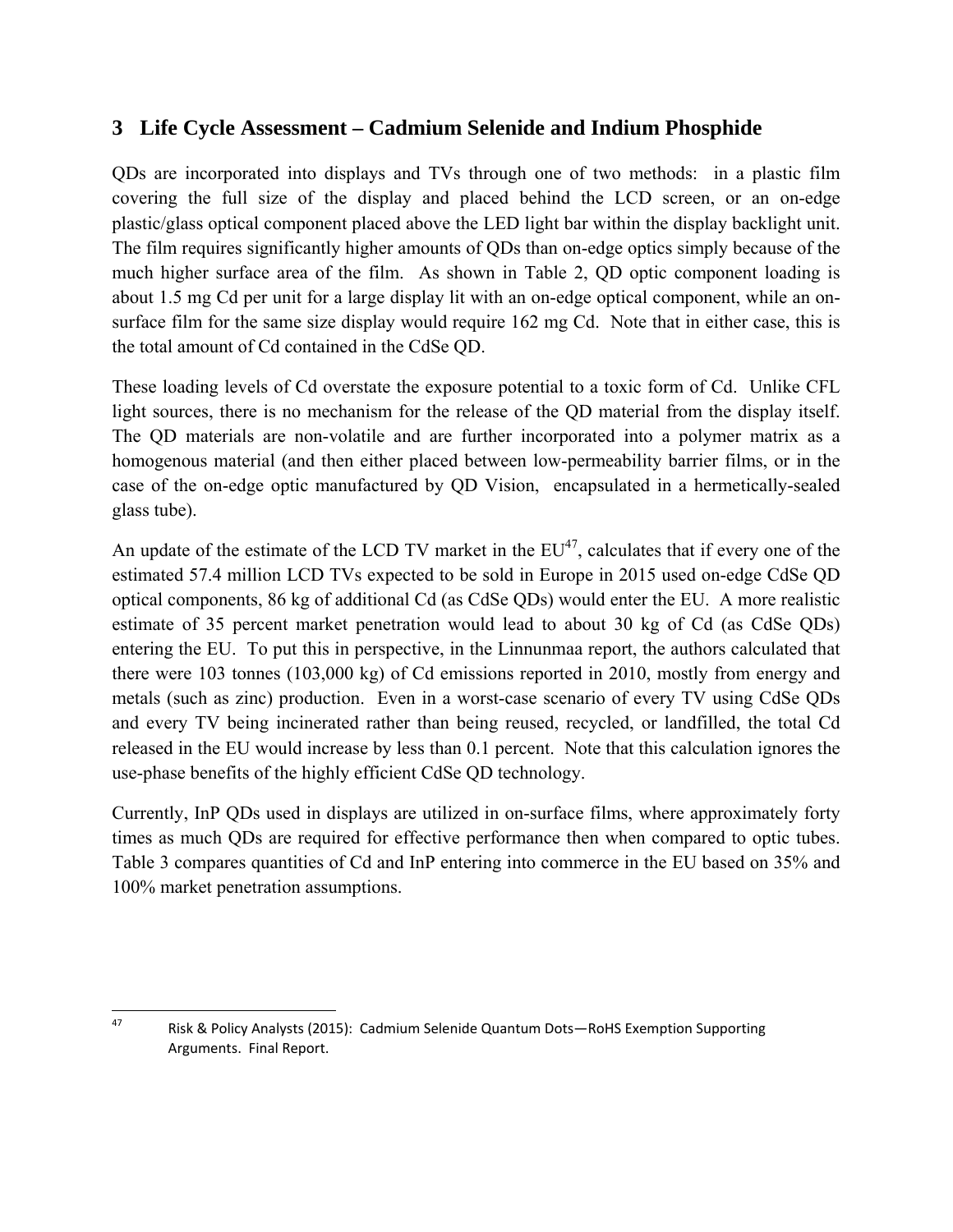| Product           | Required Cd in the homogenous<br>material |                                                                                                       |                                    | Resulting Cd amount in product                                      | <b>Comments</b>                                                                   |
|-------------------|-------------------------------------------|-------------------------------------------------------------------------------------------------------|------------------------------------|---------------------------------------------------------------------|-----------------------------------------------------------------------------------|
|                   | On edge<br>(QD Vision)                    | On surface (3M)                                                                                       | On edge<br>(QD Vision)             | On surface (3M)                                                     |                                                                                   |
| Large<br>display  | $1200$ ppm                                | $90 - 45$ ppm yellowish /<br>low efficiency: 600 ppm<br>(approximate film<br>thickness: $400 \mu m$ ) | $1.5 \text{ mg}$<br>$(1500 \mu g)$ | TVs: 8.5-40.4mg<br>yellowish / low<br>efficiency: 162 mg            | TVs: Display<br>sizes from 32"<br>- 60"+ diagonal                                 |
| Medium<br>display | 2000 ppm                                  | $150 - 250$ ppm<br>(approximate film<br>thickness: 200 µm)                                            | 0.2 <sub>mg</sub><br>$(200 \mu g)$ | Monitors: 2.4-14.1mg<br>Notebooks: 0.8-4.0mg<br>Tablets: 0.07-1.4mg | Mid-size monitors,<br>laptops, tablets<br>Display size<br>from 10-32"<br>diagonal |
| Small<br>display  | 3000 ppm                                  | $205 - 340$ ppm<br>(approximate film<br>thickness $100 \mu m$ )                                       | $10 \mu g$                         | Mobile phones: 0.07-<br>1.4mg                                       | Smart phones<br>Display size<br>around 3"<br>diagonal                             |

#### Table 2: Comparative concentration and quantity of cadmium in various applications<sup>48</sup>

Source: Risk & Policy Analysts. (2015): Cadmium Selenide Quantum Dots—RoHS Exemption Supporting Arguments. Final Report.

#### **Table 3: Comparison of amounts of cadmium and indium phosphide required at various levels of market penetration.**

| Substance                                | Amount assuming 100%<br>market adoption | Amount assuming 35%<br>market adoption |                                    |
|------------------------------------------|-----------------------------------------|----------------------------------------|------------------------------------|
| Cd (in CdSe QD on-edge<br>components)    | 86 kg                                   | 30 kg                                  |                                    |
| InP (in In-based QD on-<br>surface film) | 3,400 kg                                | 1,200 kg                               | Based on 40x loading <sup>49</sup> |

 48  **Öko-Institut e.v, Fraunhofer IZM & Eunomia (2014):** Assistance to the Commission on Technological Socio‐Economic and Cost‐Benefits Assessment Related to Exemptions from the Substance Restrictions in Electrical and Electronic Equipment (RoHS Directive) Final Report – Pack 4. Available at http://rohs.exemptions.oeko.info/fileadmin/user\_upload/RoHS\_IX/20140422\_RoHS2\_Evaluation\_Ex\_Req uests 2013-1-5 final.pdf

<sup>49</sup> QD Vision (2015): Quantum Dot Displays – The Facts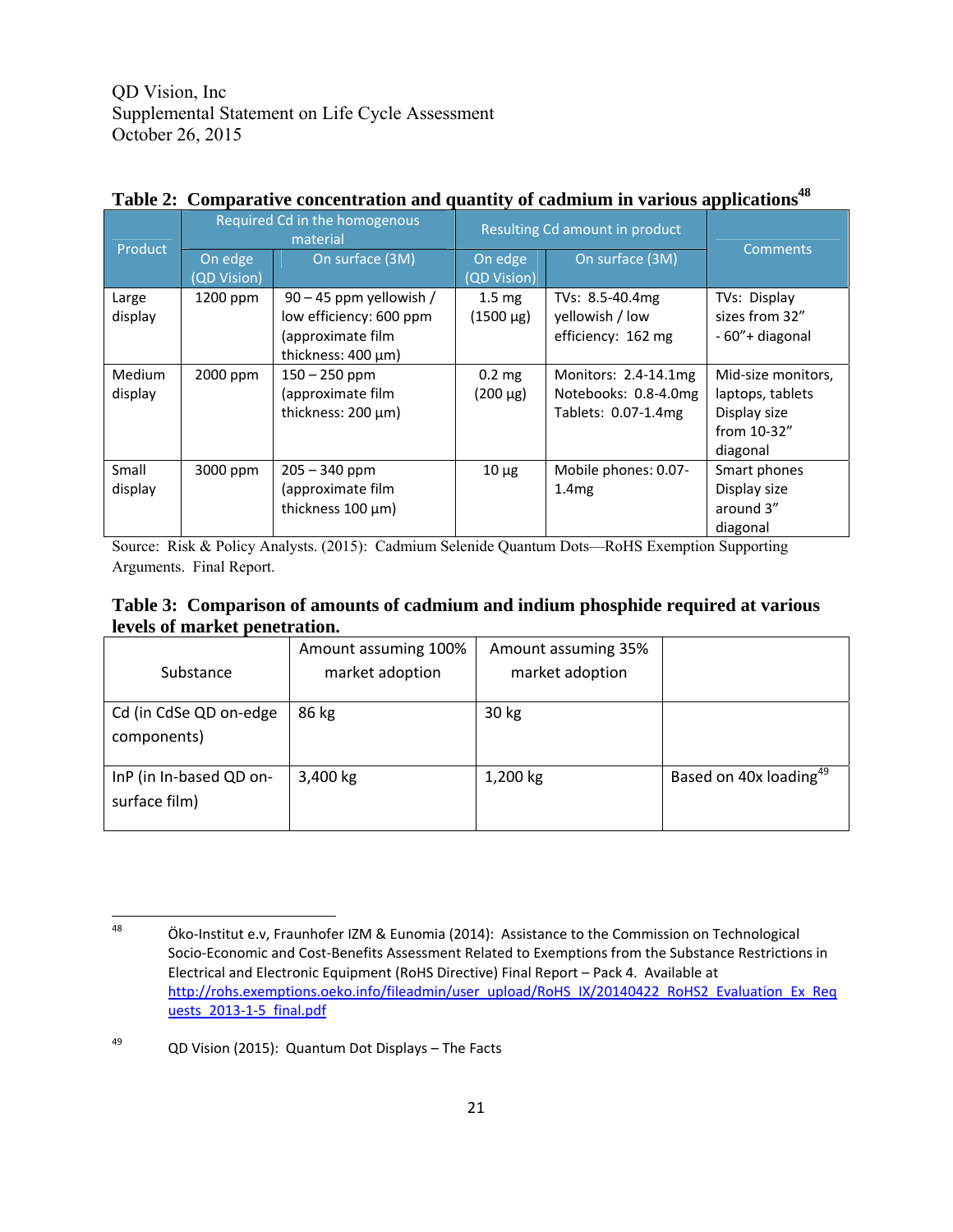#### **3.1 Production**

Detailed production methods on either CdSe or InP QDs are not available in the public domain, so comparison is not possible. Production of the QD optical components is expected to take place outside of the EU. Those components will be assembled into displays and TVs with most of the assembly occurring in Asia.

Although QD production methods cannot be compared, availability of metals can be. Cd has a mature recycling infrastructure, and  $15%$  or more of Cd is recycled worldwide.<sup>50</sup> Cd is not considered a "critical raw material" and supply is expected to remain plentiful. In contrast, indium has been identified as a "critical raw material" by the  $EC^{51}$  because of its growing use in electronics, photovoltaic and other applications. Unfortunately, there is little, if any indium recycling, with recycling limited to recovery of industrial production waste<sup>52</sup>. Increasing demand, coupled with heavy dependence on imports from China, which is the largest supplier of indium, can lead to a significant supply risk. An estimate of the indium demand from In-based QDs suggests an increase of "just 15%" compared to standard LCD displays.<sup>53</sup> Fifteen percent is not a negligible increase in demand and could easily lead to substantially more expensive QDs and other products relying on indium as supplies are stressed.

 50  **United Nations Environment Programme (2011): Recycling Rates of Metals, A Status Report (ISBN: 978-**92‐807‐3161‐3). http://www.unep.org/resourcepanel/Portals/24102/PDFs/Metals\_Recycling\_Rates\_110412-1.pdf. Accessed October 26, 2015.

 $51$  European Commission (2014): Press Release – 20 critical raw materials – major challenge for EU industry. http://europa.eu/rapid/press-release IP-14-599 en.htm. Accessed October 26, 2015.

<sup>52</sup> Gensch C.O., Baron Y., Blepp M., Bukne D., Moch K. (2014): Study for the Review of the List of Restricted Substances under RoHS 2 – Analysis of Impacts from a Possible Restriction of Several New Substances under RoHS 2, Öko‐Institut e.v. http://www.oeko.de/oekodoc/2046/2014‐627‐en.pdf. Accessed October 26, 2015.

<sup>53</sup> Nanoco & Dow (2013): Response to RoHS Exemption Application  $N^2$  2013-2. Available at http://rohs.exemptions.oeko.info/fileadmin/user\_upload/RoHS\_IX/Request\_2013-2/20131106 Nonoco Dow Contribution Ex 2013-2 Response to RoHS Questionnaire.pdf. Accessed October 26, 2015.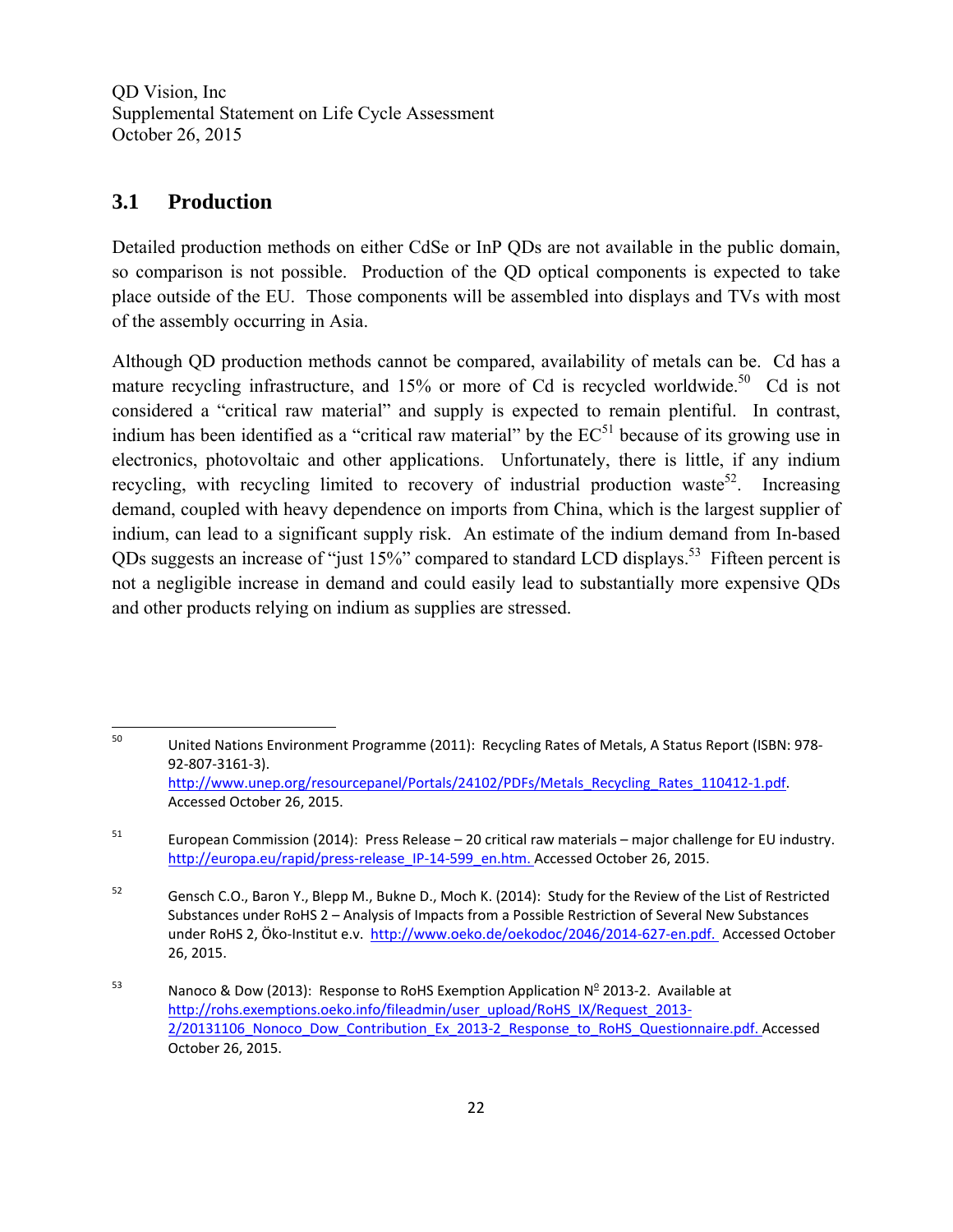## **3.2 Use (Energy Efficiency)**

Previous analysis concluded that the use phase is the single most important life-cycle phase in terms of environmental impact due to the electricity consumption.<sup>54</sup> Although stand-by mode does consume some energy, the vast majority of power consumption is the result of display use in the on-mode. Power consumption depends on a wide variety of components, including lighting, semiconductor components, network components, sound amplifier, and the power transformer. Down-converting material, such as QDs or phosphors, do not draw power directly, but do contribute to overall energy efficiency through the efficiency of converting the light source to the appropriate colors. Luminance and color gamut are the key performance properties and to the extent that down-conversion materials can achieve those properties with less light input from the light source, less energy is required overall. It is important to recognize that to properly analyze the relative energy efficiency of optical components, one must control for differences in the other components of a TV.

In its meta-analysis of the energy use reports, RPA found substantial energy savings from CdSe QD technologies over both compact fluorescent and other QD technologies.<sup>55</sup> A better, direct comparison between In-based and CdSe-based QD technologies is available in QD Visions benchmarking report<sup>56</sup>. They measured the energy use and display performance for two comparable 55" TVs: one (a Samsung model UN55JS9000F) that relies on InP QD film and one (a Hisense model LED55XT910X3DUC) that uses a CdSe QD film. As shown in Table 4, the two TVs, as manufactured, had similar luminance, with the Hisense unit having about 1 percent higher luminance, while consuming 10 percent less energy. Overall the as-manufactured Hisense (CdSe QD) TV had about 12 percent better luminance efficiency and covered a greater percentage of the color gamut (as a percentage of the NTSC Area). These two units are quite comparable, with a slight edge to the Hisense CdSe TV in terms of luminance, efficiency and color gamut. However, as noted above, to properly understand the role of the QD film, other components must be kept the same. In this case, QD Vision swapped the QD films from the two

<sup>54</sup> Fraunhofer IZM (2007): EuP Preparatory Studies "Televisions" (Lot 5) – Final Report on Task 1 "Definition". http://www.eup‐ network.de/fileadmin/user\_upload/Produktgruppen/Lots/Final\_Documents/Lot\_5\_Final\_Report\_1-8.pdf. Accessed October 26, 2015.

<sup>55</sup> Risk & Policy Analysts (2015). Cadmium Selenide Quantum Dots—RoHS Exemption Supporting Arguments. Final Report.

<sup>56</sup> QD Vision (2015): Benchmarking Report.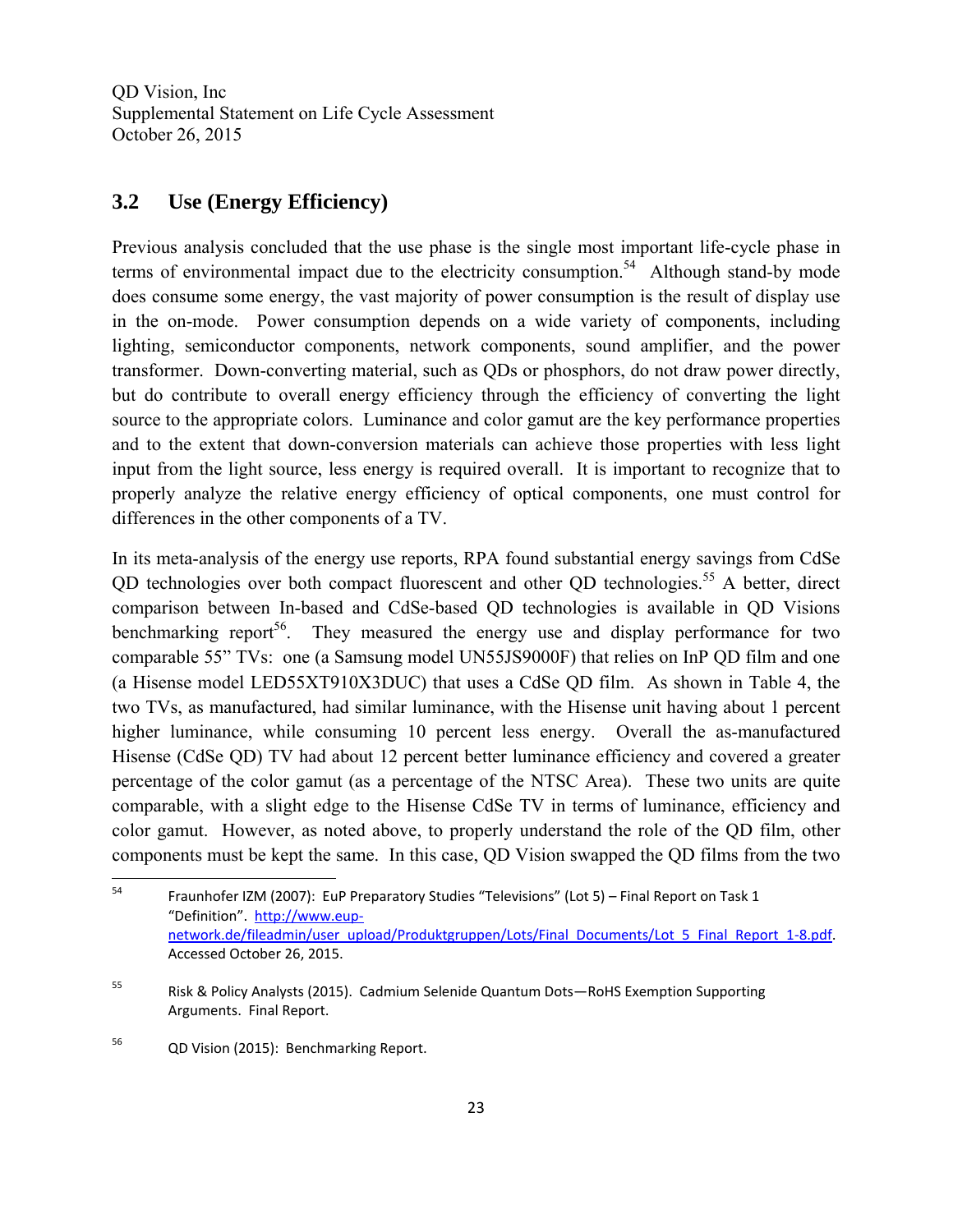TVs and re-measured the luminance, power consumption, and color gamut. Not surprisingly, the power consumption by the two TVs is largely unchanged since all the components that draw energy remained the same in each TV; the QD film does not draw power itself, it only converts in incipient light energy to a different wavelength. Rather than showing up in the power consumption of the display, the efficiency of the QD film is reflected in the luminance and color gamut. In these two measures, it becomes clear how much of a difference a CdSe QDs make in the energy and color performance. The Hisense TV with an In-based QD film showed a nearly 23 percent drop in luminance and luminance efficiency along with a 9 percent drop in color gamut. The In-based QD film simply does not convert the incipient light to luminance and broad spectrum color as efficiently. Conversely, the Samsung TV with a CdSe QD film showed a 32 percent increase in luminance and luminance efficiency over the baseline In-based QD film while improving color gamut coverage by about 10 percent. This experiment makes it clear that there are substantial performance gains, in terms of luminance, color gamut, and energy efficiency when using CdSe QDs rather than In-based QDs. Manufacturers of TVs using Inbased QDs may be able to come close to the performance of CdSe QD-based TVs, but their color gamut performance and energy efficiency could be substantially better if they used CdSe QDs.

**Table 4: Benchmarking comparison of Hisense TV with CdSe QD film and Samsung TV**  with In-based OD film.<sup>5</sup>

| TV                           | <b>QD</b> film | Luminance<br>(nits) | <b>Power</b><br><b>(W)</b> | Luminance<br><b>Efficiency</b><br>(nits/W) | <b>NTSC</b> Area<br>(1931) |
|------------------------------|----------------|---------------------|----------------------------|--------------------------------------------|----------------------------|
| Hisense<br>(as manufactured) | CdSe-<br>based | 520                 | 189.9                      | 2.74                                       | 97.1%                      |
| Samsung<br>(as manufactured) | In-based       | 515                 | 210.0                      | 2.45                                       | 91.7%                      |
| Hisense                      | In-based       | 402                 | 189.7                      | 2.12                                       | 87.9%                      |
| Samsung                      | CdSe-<br>based | 680                 | 209.1                      | 3.25                                       | 101.3%                     |

 <sup>57</sup> QD Vision (2015): Benchmarking Report.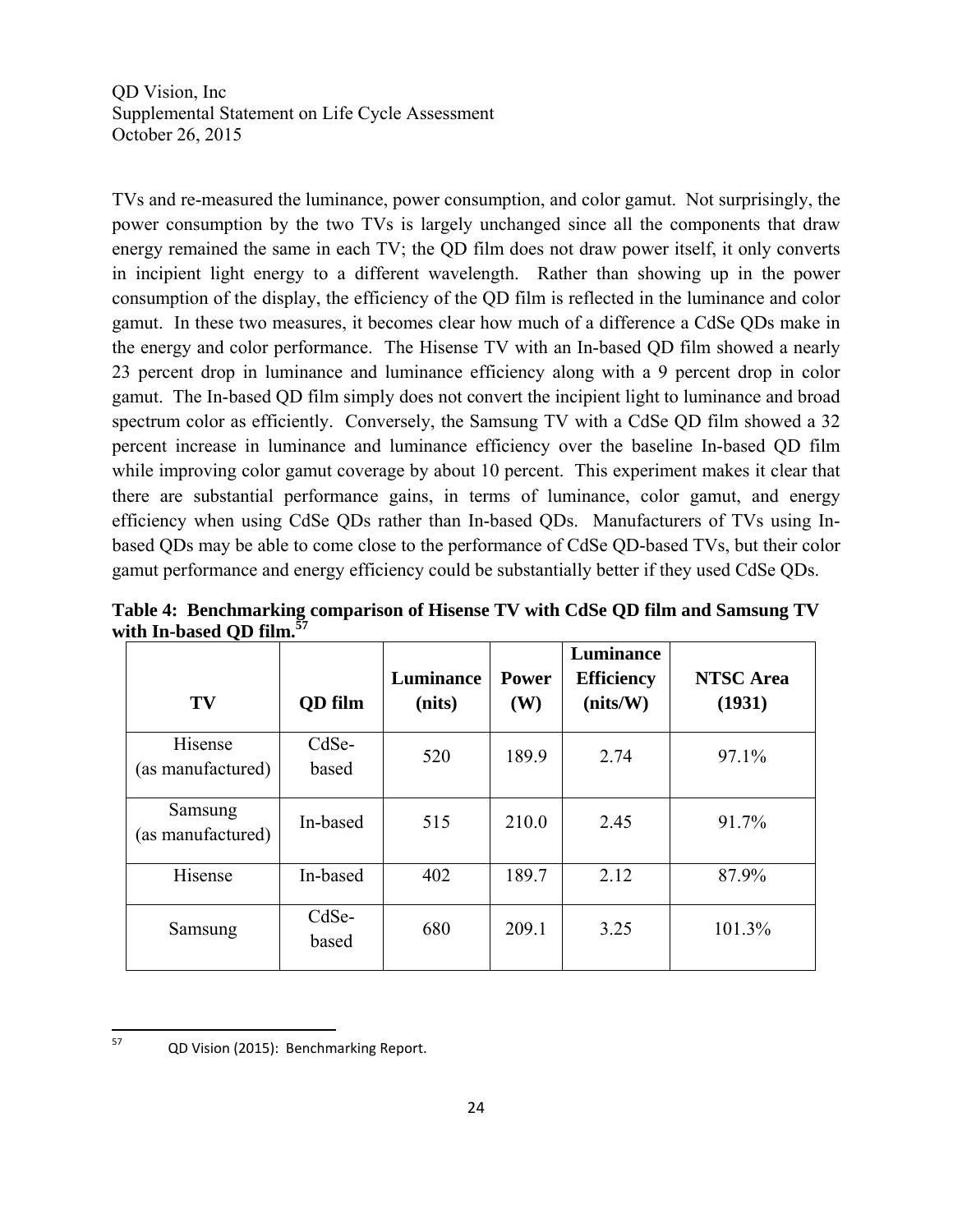Depending on the baseline selected, CdSe QDs improve energy efficiency by approximately 20- 30 percent when compared to In-based QD TVs. Using the mid-point 25 percent improvement and emission rates calculated in the RPA analysis allow a calculation of the benefits related to the energy savings, as shown in Table 5.

|                           |                                | Total savings in EU    |
|---------------------------|--------------------------------|------------------------|
|                           | Lifetime reductions per TV     | $(35%$ market          |
| Benefit                   | (based on 2013 emission rates) | penetration)           |
| $CO2$ emissions           | 436 kg $CO2$ eq.               | 8.7 billion kg CO2 eq. |
| Cadmium emissions         | $1.3 \text{ mg}$               | $24 \text{ kg}$        |
| Mercury emissions         | $3.0 \text{ mg}$               | $61 \text{ kg}$        |
| Lead emissions            | $17.8 \text{ mg}$              | 356 kg                 |
| SO <sub>x</sub> emissions | 230 g                          | 4.6 million kg         |
| NO <sub>x</sub> emissions | 210 g                          | 4.2 million kg         |
| $PM_{10}$ emissions       | 15 <sub>g</sub>                | 300,000 kg             |

**Table 5: Lifetime emissions reductions for CdSe QD TVs compared to In QD TVs** 

Assumptions: 25% improvement in energy efficiency (CdSe QD TV vs In QD TV), 30,000 hour (20.5 yr) lifetime for each TV, and 35% market penetration (20 million TVs in EU). Emission rates from RPA document.<sup>58</sup>

The calculations shown in Table 5 demonstrate the significant benefits that may be achieved by employing CdSe QDs in TVs when considered relative to In-based CFQDs. Note that the amount of Cd that is avoided over the life of a TV (1.3 mg) is about the same amount of Cd used in a TV (1.5 mg). The Cd emissions from electrical generation is a dispersive release of a bioavailable form (as Cd(II) ions), whereas the CdSe QDs have very low solubility and, because they are entrained in the optical component, are non-dispersive.

 <sup>58</sup> Risk & Policy Analysts (2015). Cadmium Selenide Quantum Dots—RoHS Exemption Supporting Arguments. Final Report.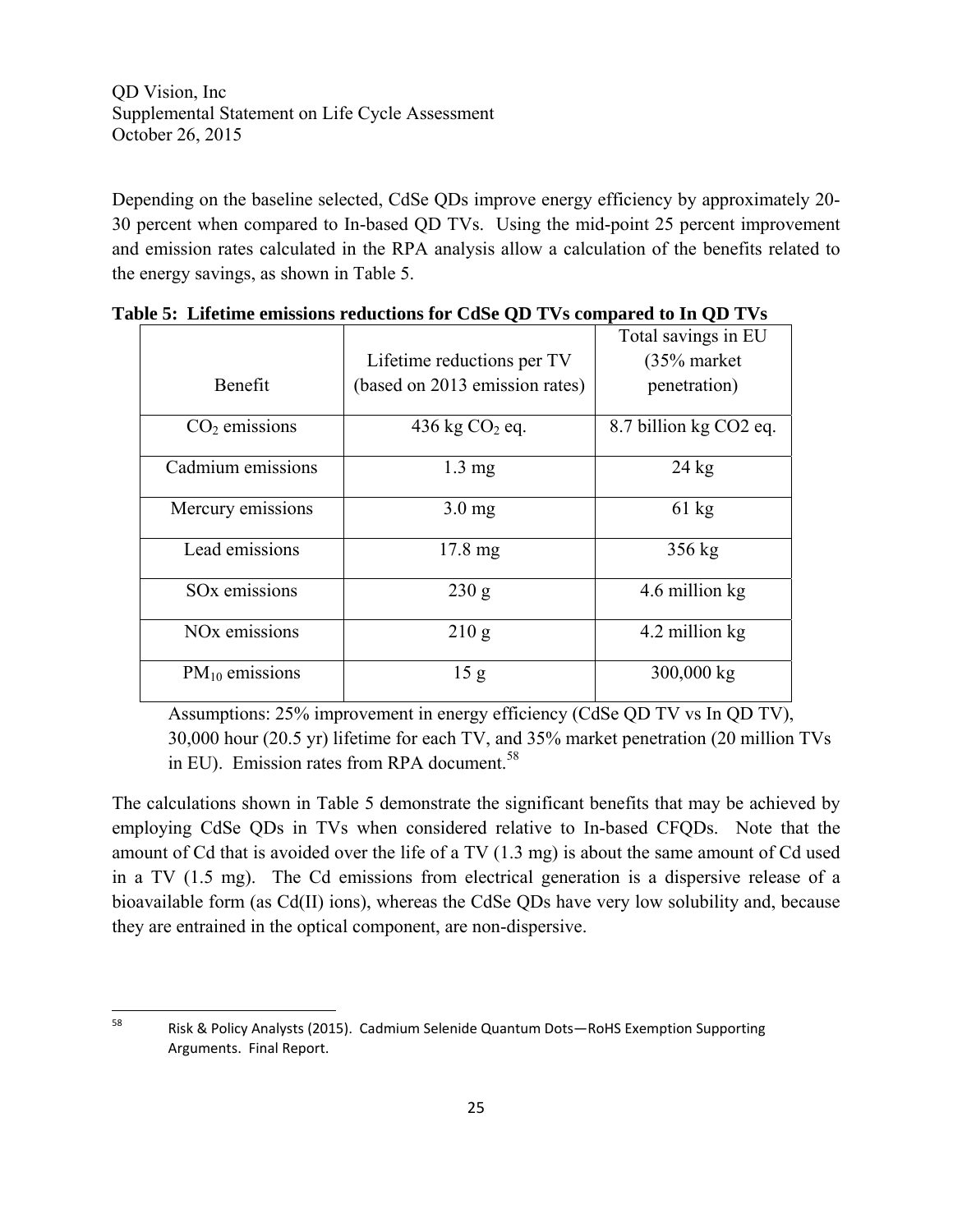## **3.3 End of Life**

According to an analysis by  $RPA<sup>59</sup>$  s<sup>8</sup>collection rates for information technology (IT) and telecommunication equipment and consumer equipment is, on average, over 80 percent being collected for recycle or reuse in 2013. The remaining WEEE is either: 1) collected by unregistered enterprises and properly treated; 2) collected by unregistered enterprises and improperly treated or even illegally exported abroad; or 3) disposed of as part of residual waste (e.g. to landfills or incinerators).

The RPA analysis concludes that "occupational exposure to CdSe and InP is likely to be negligible during normal WEEE processing conditions.<sup>560</sup>

### **3.3.1 Take Back and Recovery of Isolated Components**

The information above suggests that display devices in the EU are likely to be recycled or reused. There is currently no established system in Europe for the recycling of indium from WEEE, with total end-of-life recycling rates at less than  $1\%$ <sup>61</sup>

In comparison, Cd recycling is mature with 15% or more of Cd used in the world recycled.

### **3.3.2 Waste Management Without Component Recovery**

If displays are not reused or disassembled for recycling, the most likely disposal pathway is landfill, but some may be incinerated. If landfilled, the QDs are unlikely to leach out from the device because the ligands on the surface of the QDs are designed to maximize compatibility between the QD and the solid polymer matrix in which they are dispersed. Toxicity Characteristic Leaching Protocol (TCLP) simulates leaching of toxic chemicals through a landfill and, in the case of televisions that may be improperly disposed, did not detect any trace of Cd during the testing of the QD optics<sup>62</sup>. TCLP data for indium-based QDs are not available.

 <sup>59</sup> Risk & Policy Analysts. (2015): Cadmium Selenide Quantum Dots—RoHS Exemption Supporting Arguments. Final Report.

 $^{60}$  Ibid.

 $61$  Buchert M., Manhart A., Bleher D., Pingel D. (2012): Recycling critical raw materials from waste electronic equipment, Öko-Institut e.v. Available at: http://www.oeko.de/oekodoc/1375/2012-010-en.pdf.

 $62$  Per third-party testing. A complete report of the TCLP results is available from QD Vision upon request.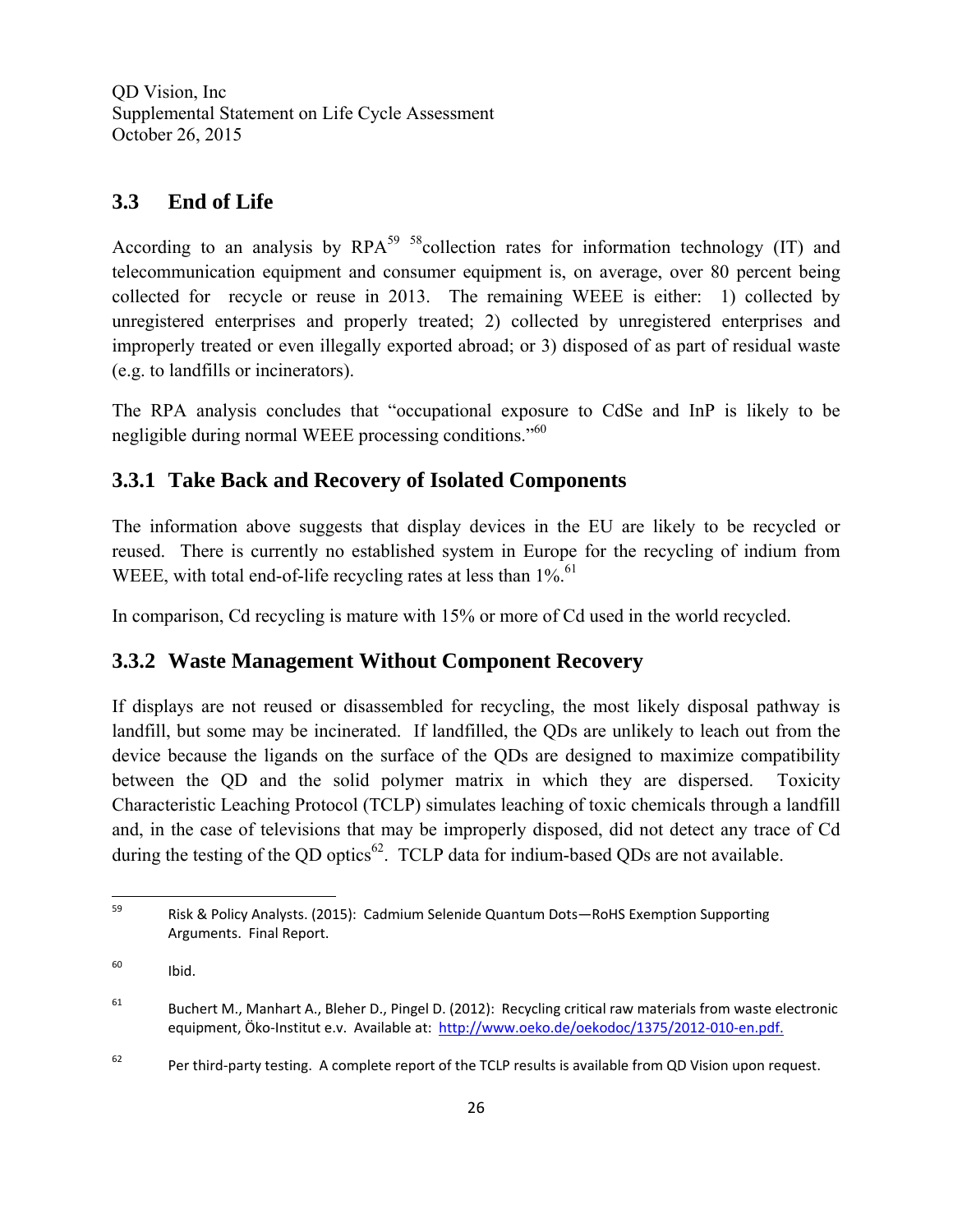Incineration is more problematic. Incineration of a QD optic is expected to destroy the polymer and convert the core CdSe material to a CdO compound that will become part of the incinerator ash. Generally waste incinerators have excellent ash controls and release little solid material in the flue gas. Assuming ninety percent removal of ash from flue gas, only 0.15 mg of Cd would be released by the incineration of a CdSe QD unit from a TV. As open, uncontrolled incineration is illegal in the EU and therefore extremely rare, this exposure pathway is not addressed.

#### **3.4 Summary/Comparison of Display Options**

Overall, while InP QDs provide some of the performance of CdSe QDs, there remains a significant, measurable advantage in the color performance and energy efficiency in using CdSe QDs in TVs and displays. Over the life of the TV, enough energy is saved, and associated emissions of heavy metals, NOx, SOx, and particulate matter avoided, to more than offset the amount of Cd contained in a TV. In addition, the form of Cd in the CdSe QDs is much less toxic than Cd or its soluble compounds. The trade-off is introducing a non-dispersive use of lowtoxicity CdSe QDs to reduce dispersive emissions of Cd released during energy production. The reduction in releases of Cd, lead, mercury, arsenic, NOx, SOx, and  $CO<sub>2</sub>$  demonstrate the environmental and human health advantages of CdSe QDs over CFQDs. Alternative QDs use InP, which has been identified by the EHCA as a human carcinogen. Because InP QDs can only be used in on-surface films due to limits of their operating lifetime under heat and flux and, because of the much higher surface area, are used in much higher quantities than CdSe QDs in optics, and even then do not achieve the level of color gamut performance, luminance, and energy efficiency.

Furthermore, long-range supply of Cd is not threatened, while indium demand is growing significantly and is expected to come under increased pressure as other semiconductor uses grow. Such demand pressure will drive up the cost of In-based QDs, increasing further the cost/performance benefit of CdSe QDs.

#### **4 Summary/Conclusion**

Hazard data on CdSe is limited: CdSe has not been tested for chronic effects; however, in a 28 day oral study it had a NOAEL of greater than 1,000 mg/kg/day. CdSe is not classified for chronic health effects, including carcinogenicity, under CLP. By contrast, InP has been tested for chronic effects in a 2-year bioassay and is a probable human carcinogen; it has been classified under CLP accordingly.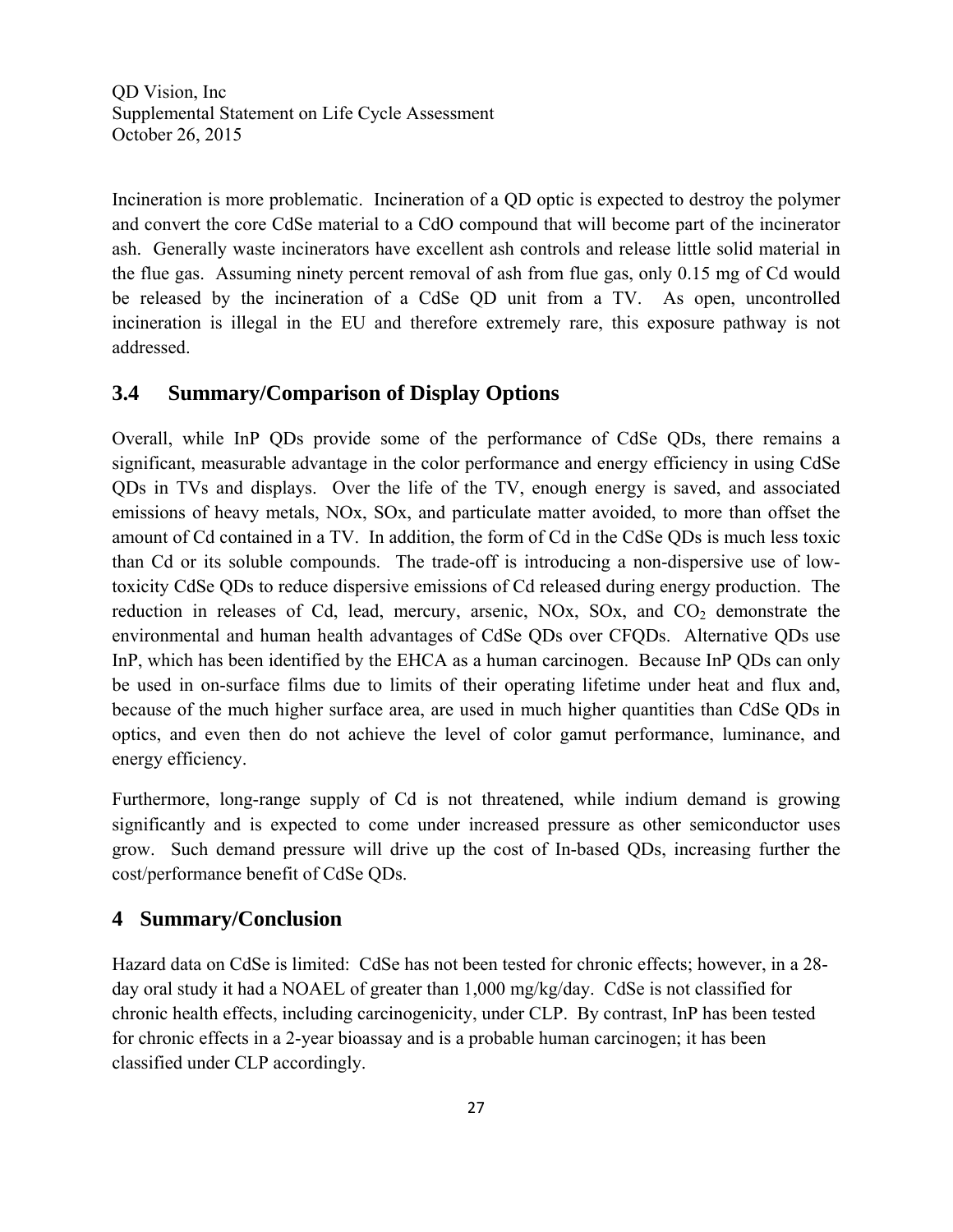Because of the difference in energy efficiencies between CdSe QDs and InP QDs, and their use in on-edge optics vs. film technologies in display applications, approximately 40-fold more InP would be expected to enter commerce.<sup>63</sup> At 35 percent market penetration, that amounts to  $1,200$ kg of InP as opposed to 30 kg of CdSe.

The energy efficiency differences between CdSe QDs and InP QDs would also result in significant decreases in environmental emissions of greenhouse gases and heavy metals when CdSe QDs are used as opposed to InP QDs. At 35% market penetration of displays and TVs:

- CdSe QDs are expected to save 24 kg of Cd(II) emissions annually. Assuming a worst case scenario where 100% of the CdSe in products was released into the environment as Cd(II) ions, a total of only 6 kg of Cd(II) ions would be released into the environment over the lifetime of all CdSe QD displays and TVs entering the market;
- CdSe QDs are expected to save 8.7 billion kg  $CO<sub>2</sub>$  eq. emissions;
- CdSe QDs are expected to save 61 kg mercury (Hg) emissions;
- CdSe QDs are expected to save 356 kg of lead (Pb) emissions; and
- CdSe ODs are expected to save 4.6 million, 4.2 million and 300,000 kg SOx, NOx and  $PM_{10}$  emissions respectively.

Finally, Cd recycling and recovery systems are mature, with 15% or more of all Cd recycled. In, however, has little or no recycling; approximately 100% of all InP may be expected to eventually enter the environment and, as a critical material, supplies may be expected to diminish over time, with concomitant cost increases.

  $63$  This ratio would be expected to change to the extent CdSe QDs were introduced onto the market in films. Currently the QD Vision product is used in on‐edge optics.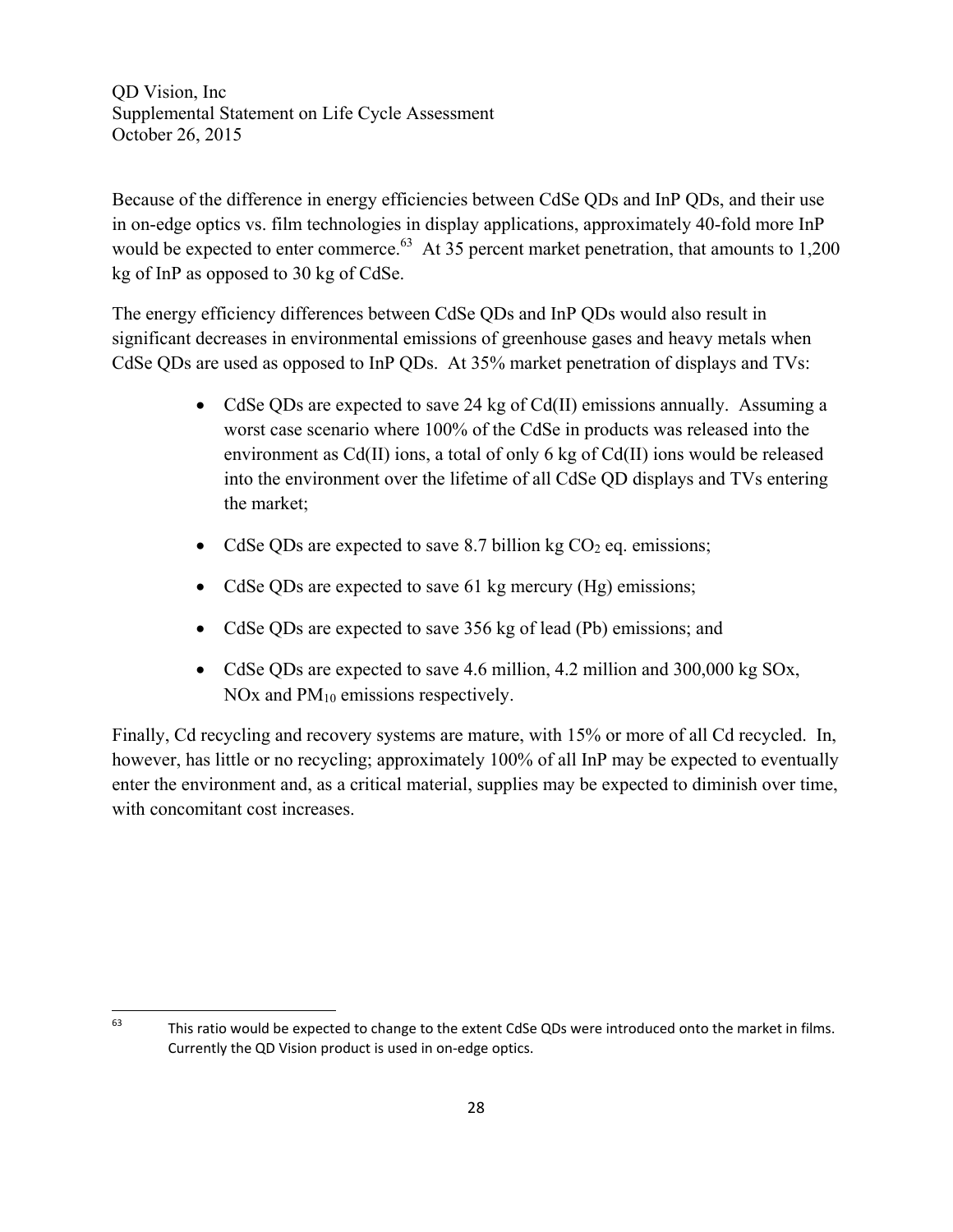#### **Annex 1 – Supplemental Data on CdTe**

Cadmium telluride (CdTe, CAS number 1306-25-8; EC number 215-149-9) is a Cd compound that is very similar, in terms of structure and properties, to CdSe. Most notably, both CdSe and CdTe are insoluble in water $^{64}$ .

CdTe is registered under REACH and its data are available for review via the REACH dissemination site. Data available on the REACH dissemination site are not necessarily considered as publicly available data; however, the data are available to the European Commission, ECHA, and Member State Competent Authorities that may have similar responsibilities under RoHS. As such, we wish to direct reviewers to the assessment.

In addition, data are publicly available on CdTe via the Cd REACH Consortium website, http://www.reach-cadmium.eu/pg.php?id\_menu=4

Recent toxicological research by Zayed and Philippe<sup>65</sup> and Kaczmar<sup>66</sup> differentiates CdTe from other Cd compounds. According to Held et al.  $(2012)^{6768}$ , the European Chemicals Agency (ECHA) no longer classifies CdTe as harmful if ingested nor harmful in contact with skin. CdTe

<sup>66</sup> Kaczmar, S., (2011): Evaluating the read‐across approach on CdTe toxicity for CdTe photovoltaics, SETAC North America 32nd Annual Meeting, Boston, November 2011.

 <sup>64</sup> Clever, H.L., M. Elizabeth Derrick, M. E., and Johnson, S.A. (1992): The Solubility of Some Sparingly Soluble Salts of Zinc and Cadmium in Water and in Aqueous Electrolyte Solutions., *J Phys Chem Ref Data*, 21, 5, 1992. http://www.nist.gov/srd/upload/jpcrd444.pdf. Accessed October 16, 2015.

<sup>65</sup> Zayed, J., and Philippe, S. (2009): Acute oral and inhalation toxicities in rats with cadmium telluride. *Intl J of Toxicology*, 28, 259‐265.

<sup>67</sup> Chuangchote, S., Rachakornkij, M., Punmatharith, T., Pharino, C., Changul, C., Pongkiatkul, P. (2012): Review of Environmental, Health and Safety of CdTe Photovoltaic Installations throughout Their Life‐ Cycle. http://www.pv‐thin.org/wp‐content/uploads/2013/09/CdTe‐peer‐review\_‐Thailand.pdf. Accessed October 26, 2015.

<sup>&</sup>lt;sup>68</sup> Held, M., Hagendorf, C., Bagdahn, J., and Wehrspohn, R. (2012): Scientific Comment of Fraunhofer to Life Cycle Assessement of CdTe Photovoltaics. http://www.csp.fraunhofer.de/presse‐und‐ veranstaltungen/details/id/852/. Accessed October 26, 2015.